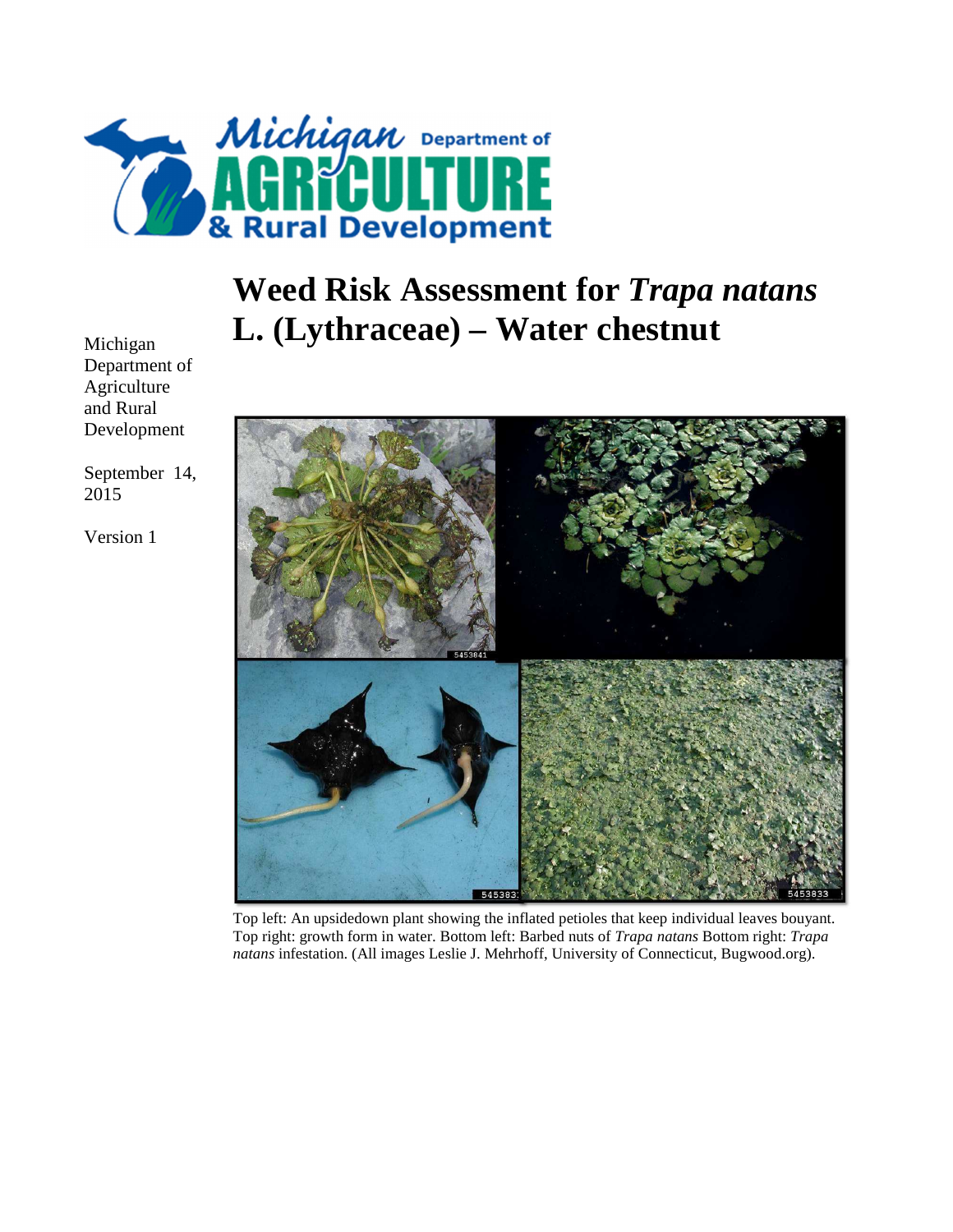## **Agency Contact**:

Cecilia Weibert Pesticide and Plant Pest Management Division Michigan Department of Agriculture and Rural Development P.O. Box 30017 Lansing, Michigan 48909 Telephone: 1-800-292-3939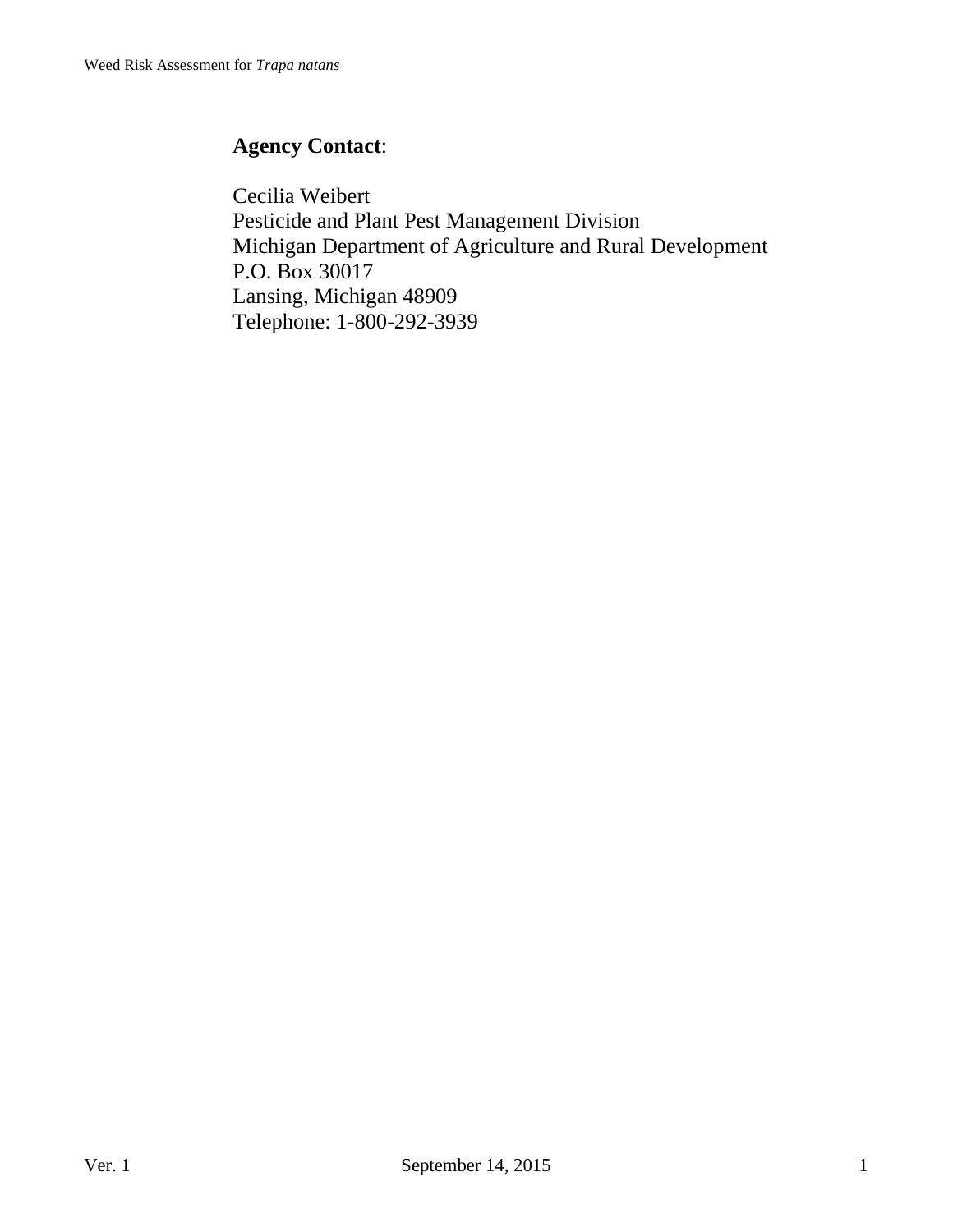**Introduction** The Michigan Department of Agriculture and Rural Development (MDARD) regulates aquatic species through a Prohibited and Restricted species list, under the authority of Michigan's Natural Resources and Environmental Protection Act (NREPA), Act 451 of 1994, Part 413 (MCL 324.41301-41305). Prohibited species are defined as species which "(i) are not native or are genetically engineered, (ii) are not naturalized in this state or, if naturalized, are not widely distributed, and further, fulfill at least one of two requirements: (A) The organism has the potential to harm human health or to severely harm natural, agricultural, or silvicultural resources and (B) Effective management or control techniques for the organism are not available." Restricted species are defined as species which "(i) are not native, and (ii) are naturalized in this state, and one or more of the following apply: (A) The organism has the potential to harm human health or to harm natural, agricultural, or silvicultural resources. (B) Effective management or control techniques for the organism are available." Per a recently signed amendment to NREPA (MCL 324.41302), MDARD will be conducting reviews of all species on the lists to ensure that the lists are as accurate as possible.

> We use the United States Department of Agriculture's, Plant Protection and Quarantine (PPQ) Weed Risk Assessment (WRA) process (PPQ, 2015) to evaluate the risk potential of plants. The PPQ WRA process includes three analytical components that together describe the risk profile of a plant species (risk potential, uncertainty, and geographic potential; PPQ, 2015). At the core of the process is the predictive risk model that evaluates the baseline invasive/weed potential of a plant species using information related to its ability to establish, spread, and cause harm in natural, anthropogenic, and production systems (Koop et al., 2012). Because the predictive model is geographically and climatically neutral, it can be used to evaluate the risk of any plant species for the entire United States or for any area within it. We then use a stochastic simulation to evaluate how much the uncertainty associated with the risk analysis affects the outcomes from the predictive model. The simulation essentially evaluates what other risk scores might result if any answers in the predictive model might change. Finally, we use Geographic Information System (GIS) overlays to evaluate those areas of the United States that may be suitable for the establishment of the species. For a detailed description of the PPQ WRA process, please refer to the *PPQ Weed Risk Assessment Guidelines* (PPQ, 2015), which is available upon request.

> We emphasize that our WRA process is designed to estimate the baseline—or unmitigated—risk associated with a plant species. We use evidence from anywhere in the world and in any type of system (production, anthropogenic, or natural) for the assessment, which makes our process a very broad evaluation. This is appropriate for the types of actions considered by our agency (e.g., State regulation). Furthermore, risk assessment and risk management are distinctly different phases of pest risk analysis (e.g., IPPC, 2015). Although we may use evidence about existing or proposed control programs in the assessment, the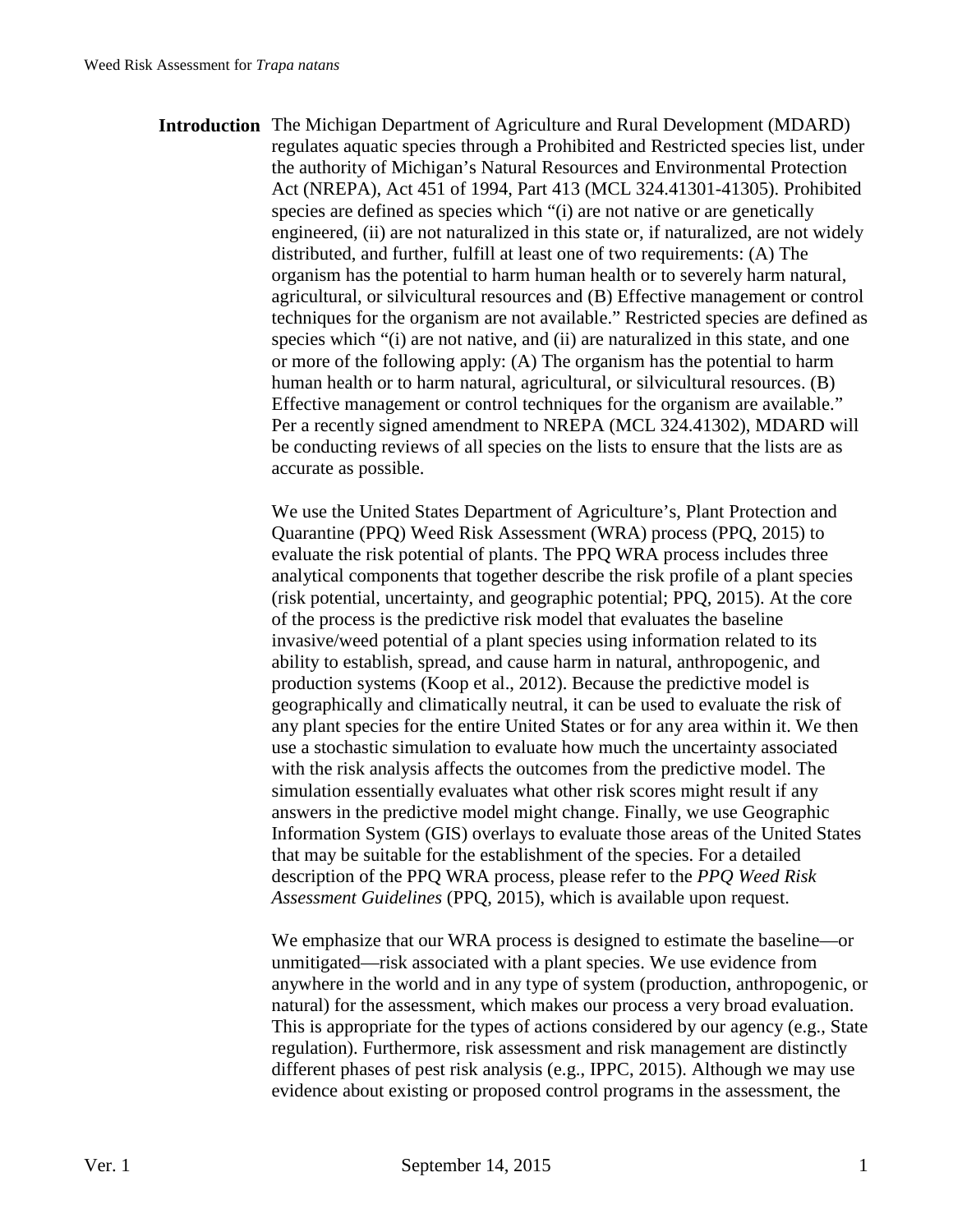ease or difficulty of control has no bearing on the risk potential for a species. That information could be considered during the risk management (decision making) process, which is not addressed in this document.

#### *Trapa natans* **L. – Water chestnut**

**Species** Family: Lythraceae (NGRP, 2015; Hummel & Kiviat, 2004) **Information** Synonyms: *Trapa natans* has, at times, been split into numerous, narrowlydefined species (Weakley, 2015; Mabberley, 2008). However, currently the genus Trapa is recognized to include just one polymorphic species (Weakley, 2015). Several of these species are used as synonyms for *Trapa natans* and are still in use today by some researchers, primarily *Trapa bispinosa* (Agrawal & Mohan Ram, 1995) and *Trapa bicornis* (Hummel & Kiviat, 2004). For this review, *Trapa natans* was treated as a single species, and the above synonyms were included in the search for material. Common names: Water chestnut, water caltrop, water nut, singhara nut, bull nut (Hummel & Kiviat, 2004). Botanical description: *Trapa natans* is a rooted aquatic herb (Agrawal & Mohan Ram, 1995; Shalabh et al., 2012) which grows in water at a depth of 1.2-1.6 m, with a maximum growth depth of about 2 m (Dementeva & Petushkova, 2010). Floating leaves are arranged in a rosette, with serrated upper leaves up to "5 cm wide and broadly rhomboid, triangular, deltoid or broadly ovate" (Mikulyuk & Nault, 2009). For a full botanical description, see eFloras (Haynes, 2015). Initiation: In accordance with the Natural Resources and Environmental Protection Act Part 413, the Michigan Department of Agriculture and Rural Development was tasked with evaluating the aquatic species currently on Michigan's Prohibited and Restricted Species List (MCL 324.41302). The USDA Plant Epidemiology and Risk Analysis Laboratory's (PERAL) Weed Team worked with MDARD to evaluate and review this species. Foreign distribution: *Trapa natans* has a very broad native distribution that includes many countries in Africa, Europe, and Asia (NGRP, 2015; GBIF, 2015). This species has become naturalized in India (Bhatt et al., 2012), Japan (Kadono, 2004), and Singapore (Keng, 1990), and was first detected in Canada in southern Quebec in 1998 (Darbyshire, 2003), where it is currently considered invasive (OIP, 2015). *Trapa natans* is extensively cultivated in Asia for consumption (Raju, 1999; von Mueller, 1888; Mabberley, 2008) and medicinal purposes (Shalabh et al., 2012), but it is not known to be cultivated elsewhere. U.S. distribution and status: *Trapa natans* is present and has naturalized in several states: California, Connecticut, Delaware, Massachusetts, Maryland,

New Jersey, New Hampshire, New York, Pennsylvania, Vermont, and Virginia (Kartesz, 2015). This species is regulated in Alabama, Arizona, Connecticut, Illinois, Indiana, Michigan, Oregon, South Carolina, Vermont, Washington, and Wisconsin (National Plant Board, 2015). *Trapa natans*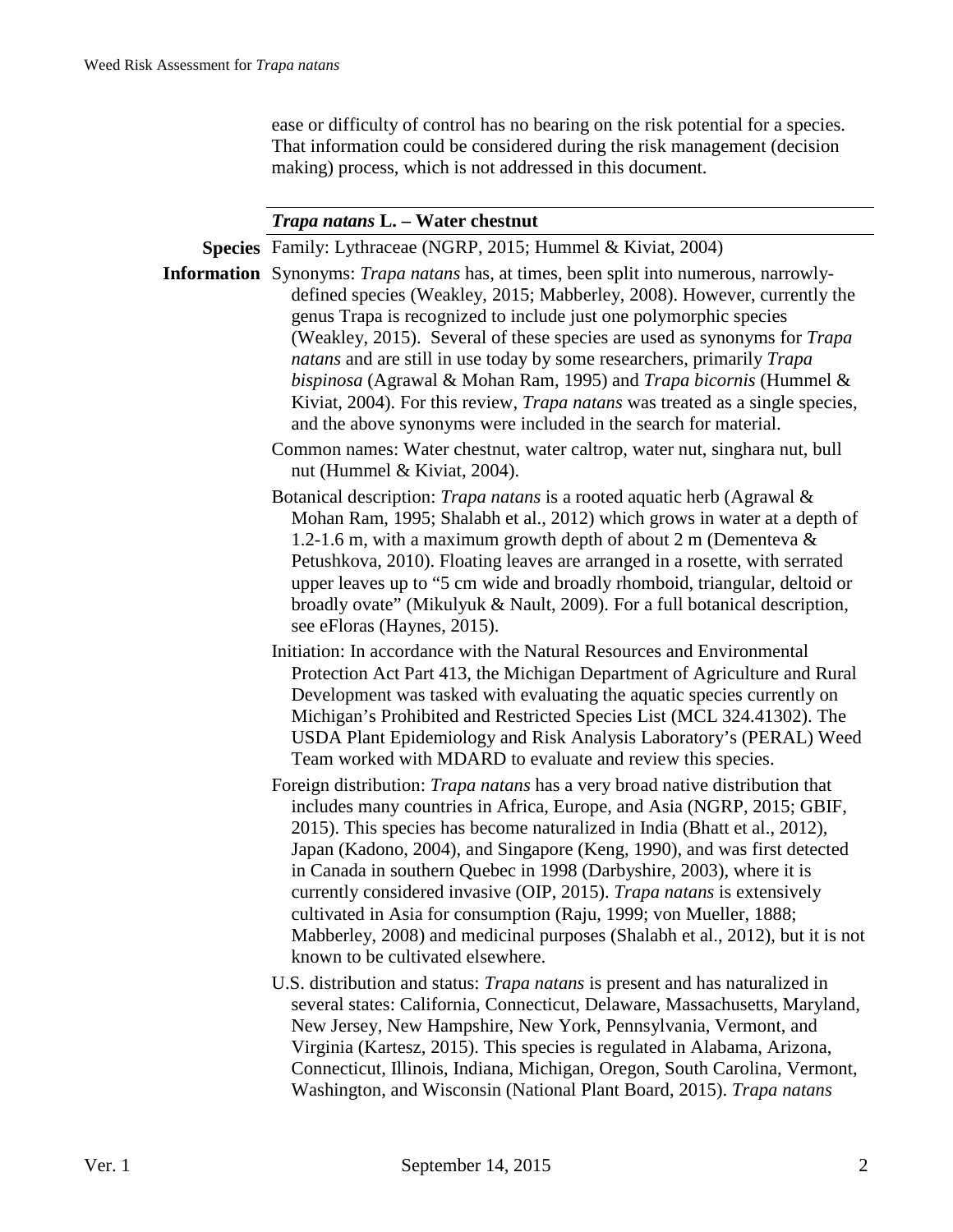does not appear to be cultivated in the United States to any extent, including in botanical gardens. Eradication programs include Lake Champlain, where the state of New York and Vermont, as well as the U.S. Fish and Wildlife Service, the Army Corps of Engineers, and the Lake Champlain Basin Program have collaborated on a management program from the 1960s until the early 2000s (Naylor, 2003). Maryland's Department of Natural Resources has also established a management and control program, which focuses on preventing establishment in areas where *T. natans* has not yet established, as well as mechanical control methods in areas where it has (Naylor, 2003).

WRA area<sup>1</sup>: Entire United States, including territories.

#### 1. *Trapa natans* analysis

**Establishment/Spread**  *Trapa natans* has already demonstrated to be invasive in the United States **Potential** (Hummel & Kiviat, 2004) where it exhibits "explosive growth" (Ding & Blossey, 2005). Within its introduced range, it grows very quickly within waterways, and *T. natans* naturalizes and spreads in areas where it has been introduced. *Trapa natans* has a very dense growth habit (Tall et al., 2011; Swearingen et al., 2002; ISSG, 2005; Strayer et al., 2003). It is prone to both natural (Swearingen et al., 2002; Hummel & Kiviat, 2004; Pemberton, 2002) and human-mediated (Dementeva & Petushkova, 2010; Hummel & Kiviat, 2004) dispersal; this species may spread via fishing nets (Dementeva  $\&$ Petushkova, 2010) and boats (Hummel & Kiviat, 2004), as well as water currents (van der Pijl, 1982; Pemberton, 2002), birds (Swearingen et al., 2002; Hummel & Kiviat, 2004), and animals (Swearingen et al., 2002; Hummel & Kiviat, 2004). The seeds have a high germination rate of up to 87% (field studies conducted by Kurihara & Ikusima, 1990). We had a low amount of uncertainty for this risk element. Risk score  $= 18$  Uncertainty index  $= 0.08$ 

**Impact Potential** *Trapa natans* poses the biggest impact within natural systems. It alters nutrient regimes (Tall, Caraco, & Maranger, 2011; Caraco & Cole, 2002) and prevents up to 95% of light from permeating through the water column (Tall et al., 2011; Groth et al., 1996), which inhibits photosynthesis at lower levels and prevents oxygenation of deeper waters. Further, *T. natans* displaces native macrophytes (Strayer et al., 2003; Hummel & Kiviat, 2004) and reduces species diversity (Pemberton, 2002; Countryman, 1977; Hummel & Kiviat, 2004). This species also poses a danger to the public, including injury from stepping on the barbed fruits (Kaufman & Kaufman, 2007; Hummel & Kiviat, 2004) and drowning in its thick growth (Hummel & Kiviat, 2004). This species also reduces the recreational usage of an area that it has invaded (Pemberton, 2002; Swearingen

The area is the area in relation to which the weed risk assessment is conducted [definition modified from that for "PRA" area"] (IPPC, 2012).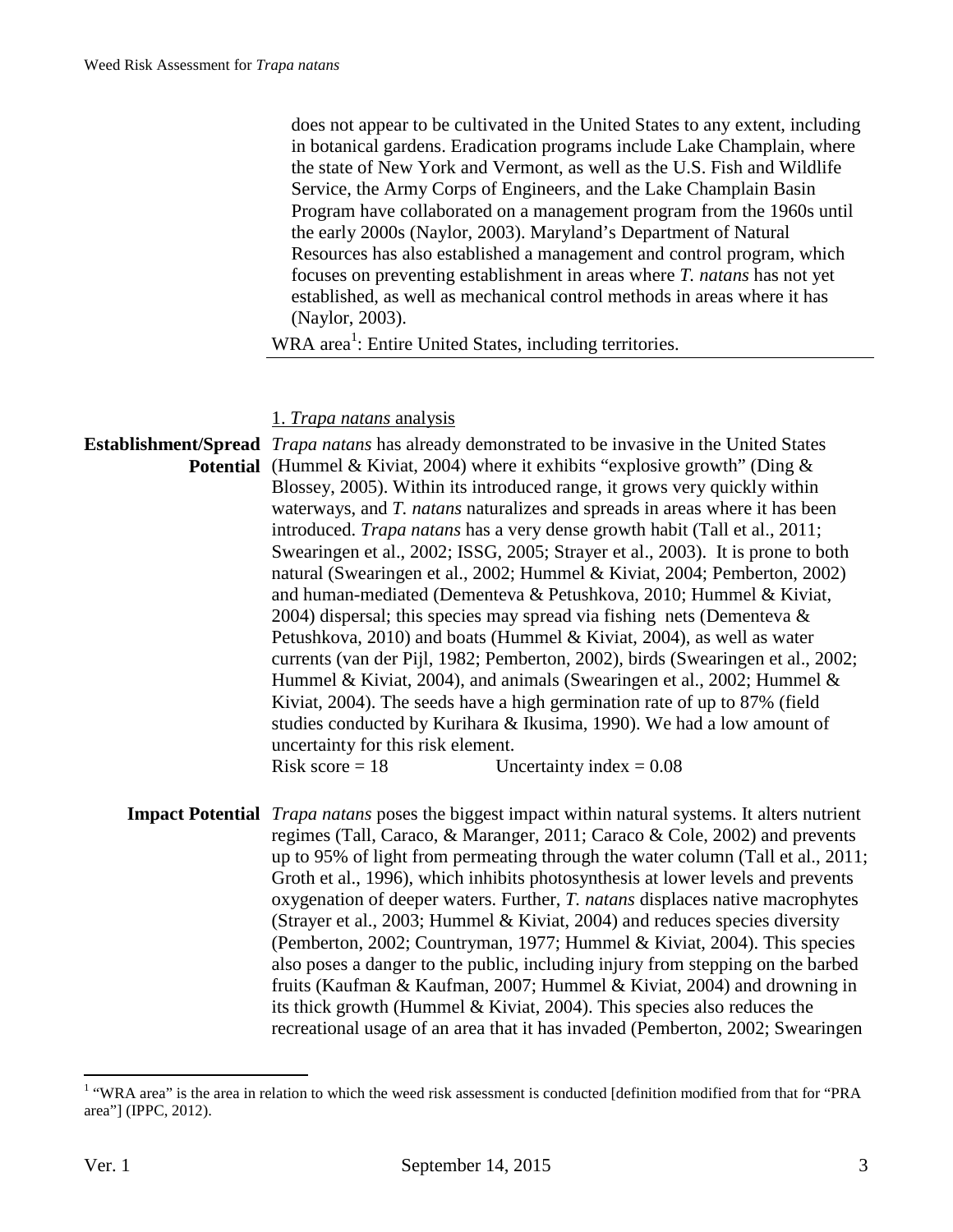et al., 2002; Ding et al., 2006; Hummel & Kiviat, 2004). We found no evidence of impacts in agricultural systems. We had a low amount of uncertainty for this risk element.

Risk score  $= 3$  Uncertainty index  $= 0.07$ 

**Geographic Potential** Based on three climatic variables, we estimate that about 82.3 percent of the United States is suitable for the establishment of *Trapa natans* (Fig. 1). This predicted distribution is based on the species' known distribution elsewhere in the world and includes point-referenced localities and areas of occurrence. The map for *Trapa natans* represents the joint distribution of Plant Hardiness Zones 3-13, areas with 0-100+ inches of annual precipitation, and the following Köppen-Geiger climate classes: tropical rainforest, tropical savanna, steppe, Mediterranean, humid subtropical, marine west coast, humid continental warm summers, humid continental cool summers, subarctic, and tundra.

> The area of the United States shown to be climatically suitable (Fig. 1) is likely overestimated since our analysis considered only three climatic variables. Other environmental variables, such as pH, water turbidity, and wave turbulence, may further limit the areas in which this species is likely to establish. *Trapa natans* inhabits temperate to tropical water bodies in sluggish areas with slower water flow (Hummel & Kiviat, 2004).

**Entry Potential** We did not assess the entry potential of *Trapa natans* because it is already present in the United States (Ding et al., 2006; Countryman, 1977).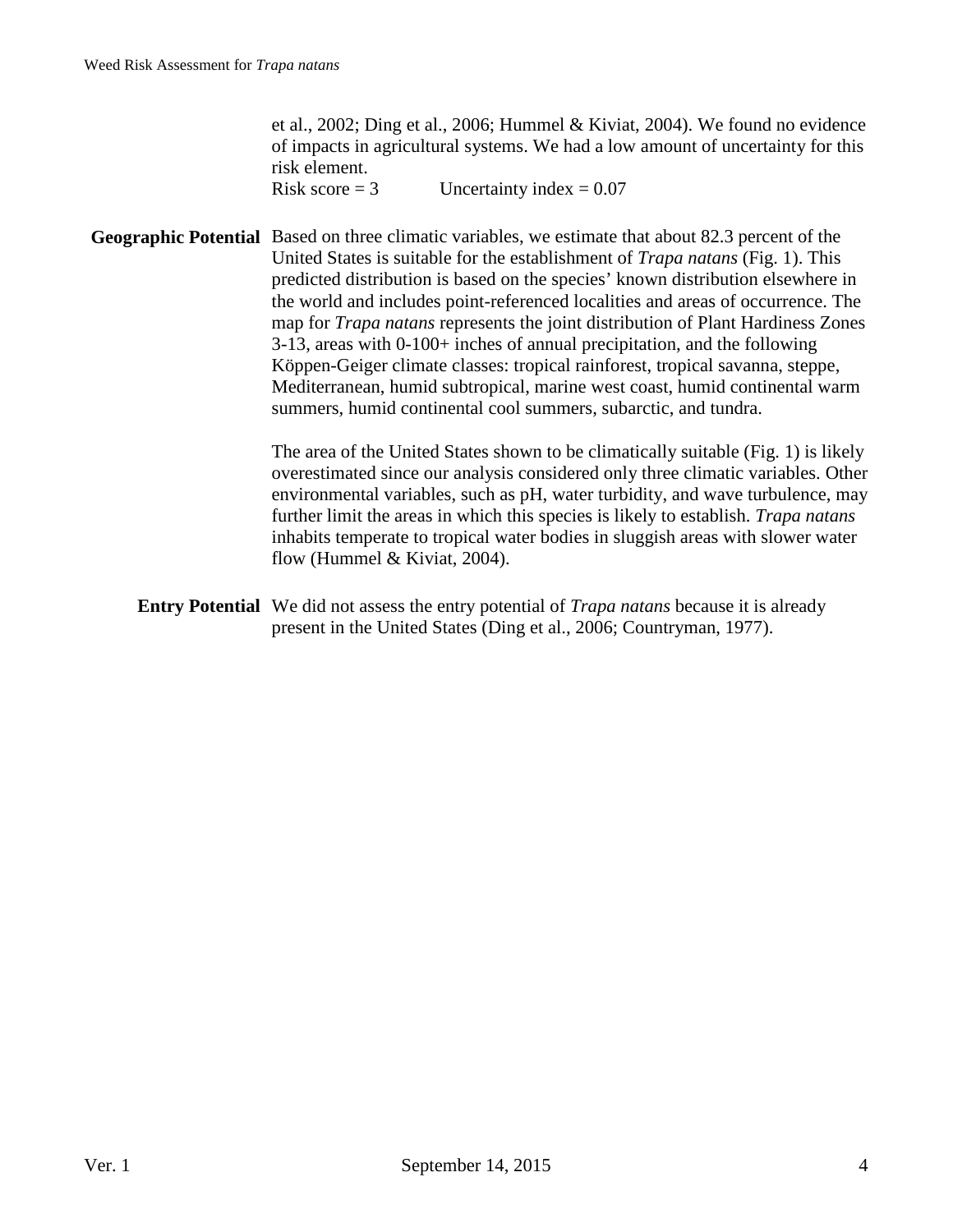

**Figure 1**. Predicted distribution of *Trapa natans* in the United States. Map insets for Alaska, Hawaii, and Puerto Rico are not to scale.

| 2. Results                           |                                                  |
|--------------------------------------|--------------------------------------------------|
|                                      | Model Probabilities: $P(Major Invader) = 87.1\%$ |
|                                      | $P(Minor Invader) = 12.4\%$                      |
|                                      | $P(Non- Invader) = 0.4\%$                        |
| $Risk Result = High Risk$            |                                                  |
| Secondary Screening = Not Applicable |                                                  |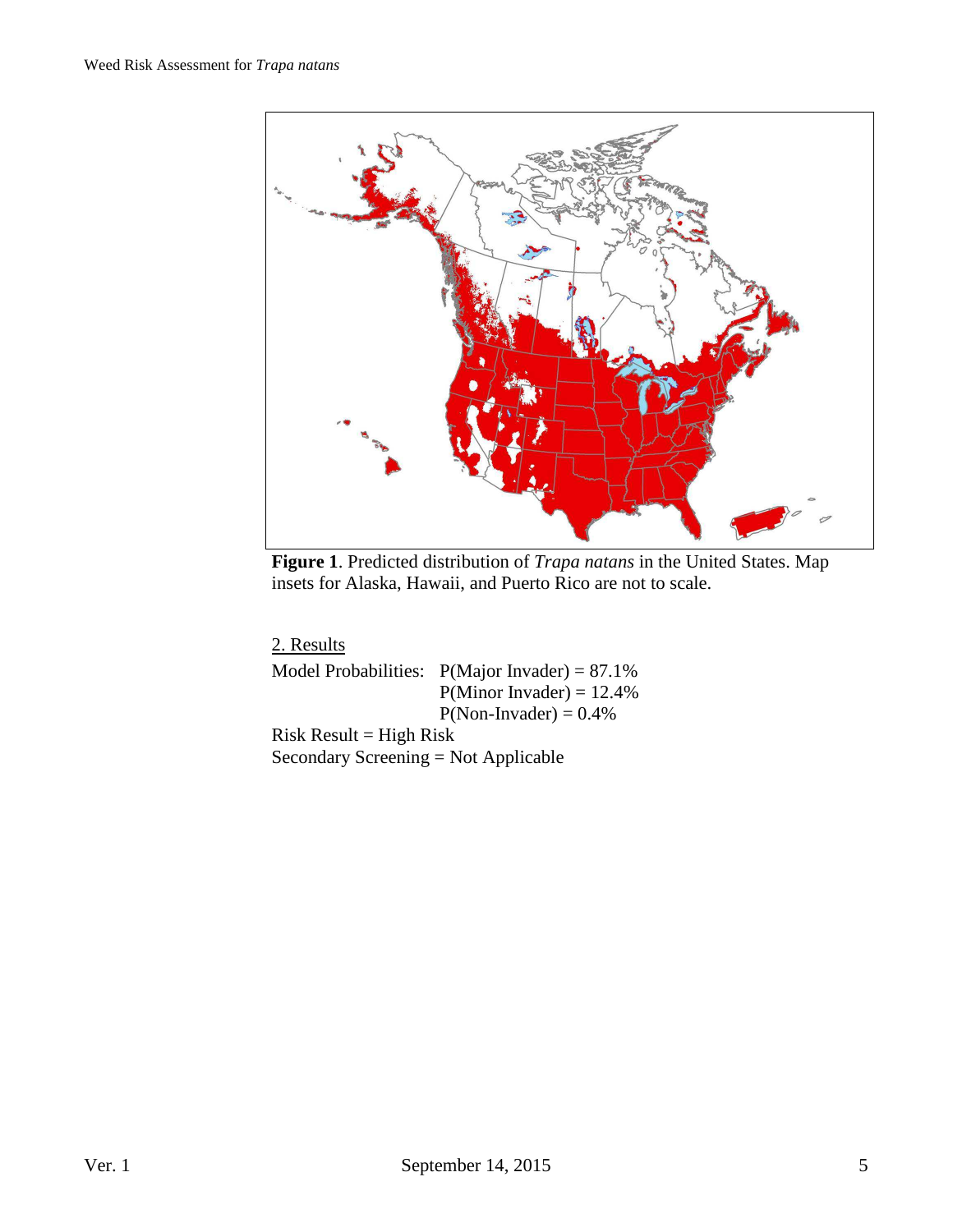

**Figure 2**. *Trapa natans* risk score (black box) relative to the risk scores of species used to develop and validate the PPQ WRA model (other symbols). See Appendix A for the complete assessment.



**Figure 3**. Model simulation results (N=5,000) for uncertainty around the risk score for *Trapa natans*. The blue "+" symbol represents the medians of the simulated outcomes. The smallest box contains 50 percent of the outcomes, the second 95 percent, and the largest 99 percent.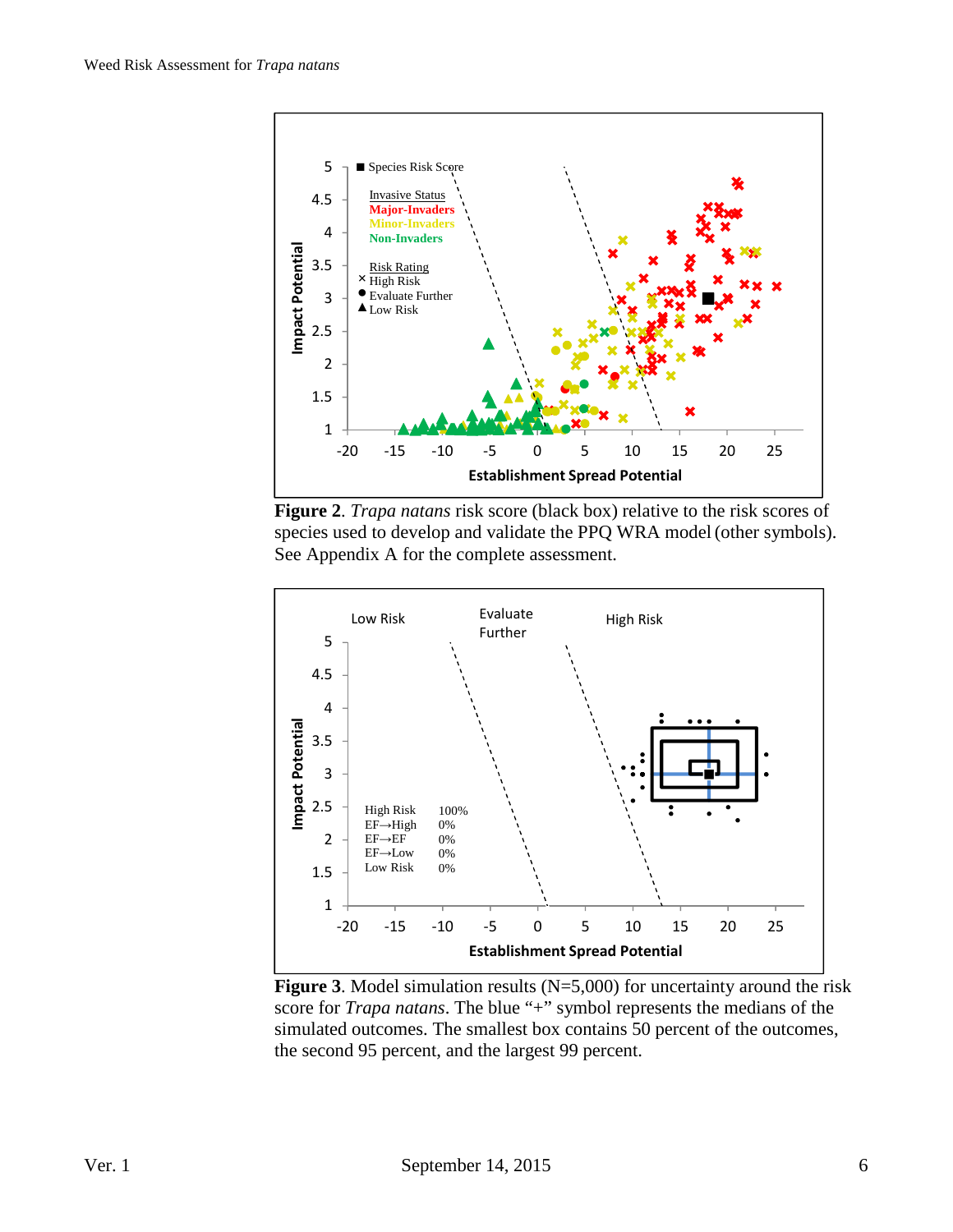#### 3. Discussion

The result of the weed risk assessment for *Trapa natans* is High Risk (Fig. 2). When compared with the species of known weeds used to validate the WRA model, this species ranked amongst other High Risk weeds. Our categorization of "High Risk" is well supported by the uncertainty analysis (Fig. 3). *Trapa natans* has been the focus of several management and eradication programs, most notably within Lake Champlain in the northeastern United States and within Maryland, near the Chesapeake Bay (Naylor, 2003). Control measures that have been most effective are mechanical hand pulling (Groth et al., 1996; Countryman, 1977) as the concentration of herbicide necessary to control growth is harmful to both native flora and fauna (Hummel & Kiviat, 2004). In Lake Champlain, more than \$5 million was spent on control between 1982 and 2003 (Kaufman & Kaufman, 2007), and the state of New York and Vermont, as well as the U.S. Fish and Wildlife Service, the Army Corps of Engineers, and the Lake Champlain Basin Program have collaborated on this management program for decades. The Maryland Department of Natural Resources' 2003 management plan outlined a \$27,000 plan for control and management, with additional funds allocated for prevention of introduction and communication efforts (Naylor, 2003). In the Chesapeake Bay region alone, \$2.8 million has been spent in the past 20 years for control and monitoring programs (Eyres, 2009). This species also poses a unique human health hazard for an aquatic macrophyte; this plant produces barbed nuts (Swearingen et al., 2002; Ohwi, 1984; Pemberton, 2002) that pose a significant hazard to swimmers, boaters, and fishermen (Kaufman & Kaufman, 2007; Hummel & Kiviat, 2004; Swearingen et al., 2002), as well as those involved with the hand removal of the species. This species has been used in phytoremediation experiments (Sweta et al., 2015) and it is capable of removing large amounts of nitrogen from an aquatic system (Tall et al., 2011).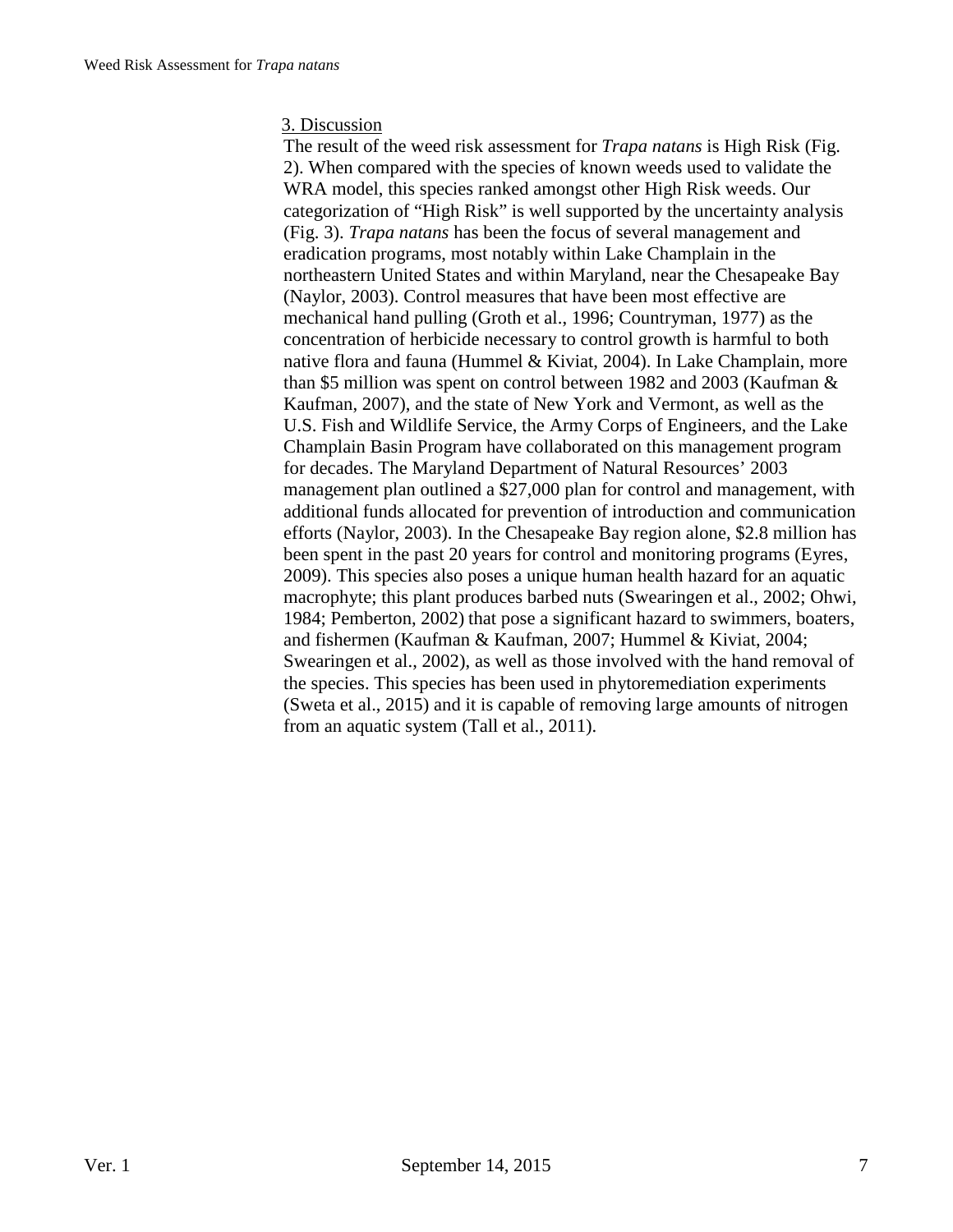### 4. Literature Cited

- MCL 324.41301. Natural Resources and Environmental Protection Act Part 413. Michigan Compiled Law 324.41301.
- MCL 324.41302. Natural Resources and Environmental Protection Act Part 413. Michigan Compiled Law 324.41302.
- Agrawal, A., and H. Y. Mohan Ram. 1995. In vitro germination and micropropagation of water chestnut (*Trapa* sp.). Aquatic Botany 51: 135-146.
- APHIS. 2015. Phytosanitary Certificate Issuance & Tracking System (PCIT). United States Department of Agriculture, Animal and Plant Health Inspection Service (APHIS).

https://pcit.aphis.usda.gov/pcit/faces/index.jsp . (Archived at PERAL).

- Bhatt, J. R., J. S. Singh, S. P. Singh, R. S. Tripathi, and R. K. Kohli (eds.). 2012. Invasive Alien Plants: An Ecological Appraisal for the Indian Subcontinent. CABI International, Wallingford, Oxfordshire. 314 pp.
- BOP Environment. 2004. Pest plants and pest animals of the Bay of Plenty: A User Guide to the Bay of Plenty Regional Pest Management Strategy 2003-2008. Bay of Plenty (BOP) Enviromental Council, Mount Maunganui, New Zealand. 54 pp.
- Caraco, N. F., and J. J. Cole. 2002. Contrasting impacts of a native and alien macrophyte on dissolved oxygen in a large river. Ecological Applications 12(5): 1496-1509.
- Clay, D. 2011. Lower Great Lakes Fish and Wildlife Conservation Office Discovers New Location of Invasive Water Chestnut Near Onondaga Lake, New York. U.S. Fish and Wildlife Service Field Notes. Last accessed September 14, 2015:

http://www.fws.gov/fieldnotes/regmap.cfm?arskey=30088

- Countryman, W. C. 1977. Water chestnut (*Trapa natans* L.) in Lake Champlain. In: Proceedings of the 1977--fourth annual Lake Champlain Basin Environmental Conference : August 9-10, 1977, Miner Center, Chazy, New York. 7 pp.
- Cozza, R., G. Galanti, M. B. Bitonti, and A. M. Innocenti. 1994. Effect of storage at low temperature on the germination of the waterchestnut (*Trapa natans* L.) Phyton 34:315-320.
- Darbyshire, S. J. 2003. Inventory of Canadian Agricultural Weeds. Minister of Public Works and Government Services, Canada. 396 pp.
- de Lafontaine, Y., and G. Costan. 2002. Introduction and transfer of alien aquatic species in the Great Lakes St. Lawrence River drainage basin. Pages 320 in R. Claudi, P. Nantel, and E. Muckle-Jeffs, (eds.). Alien Invaders in Canada's Waters, Wetlands, and Forests. Natural Resources Canada, Canadian Forest Service, Science Branch, Ottawa, Canada.
- Dementeva, S. M., and T. P. Petushkova. 2010. On the ecology and distribution of *Trapa natans* L. in lakes of the Tver Region. Russian Journal of Ecology 41(5): 440-444.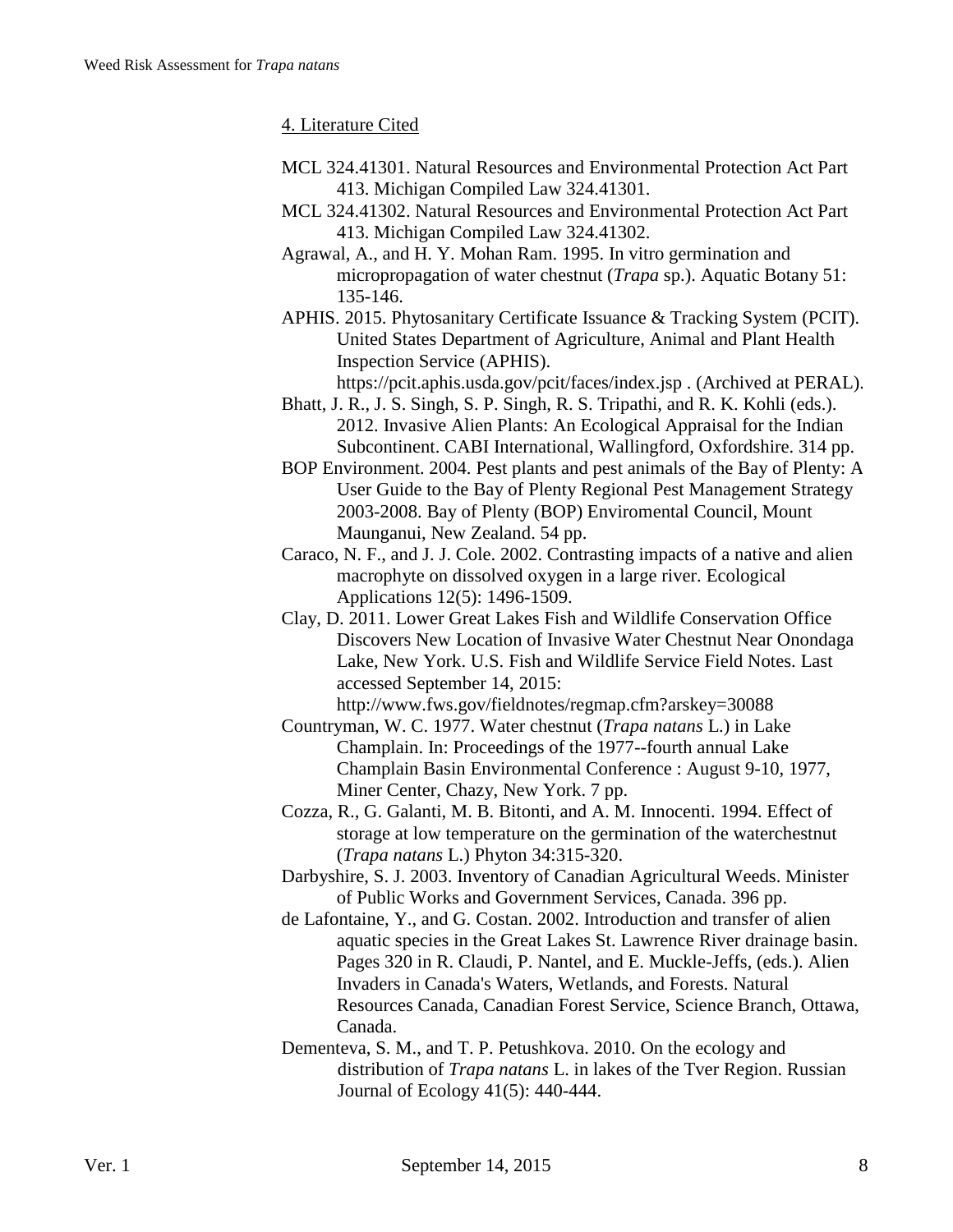- Ding, J., and B. Blossey. 2005. Invertebrate predation on the water lily beetle, *Galerucella nymphaeae* (Coleoptera: Chrysomelidae), and its implications for potential biological control of water chestnut, *Trapa natans*. Biological Control 35: 17-26.
- Ding, J., Blossey, B., Du, Y., and F. Zheng. 2005. *Galerucell birmanica* (Coleoptera: Chrysomelidae), a promising potential biological control agent of water chestnut, *Trapa natans*. Biological Control 36: 80-90.
- Eyres, W. 2009. Water Chestnut (*Trapa natans* L.) Infestation in the Susquehanna River Watershed: Population Assessment, Control, and Effects. State University of New York College at Oneonta, Biological Field Station, Oneonta, N.Y. Occasional Paper No. 44, 41 pp.
- GBIF. 2015. GBIF, Online database. Global Biodiversity Information Facility (GBIF). Last accessed July 9, 2015, http://www.gbif.org/species
- Golden, S. 2015. Notable edible aquatic plants. Golden Pond Aquatic Nursery. Accesible online: http://www.csap.com/EDIBLEAQUATICS.pdf
- Goodwin, K., Caraco, N., and J. Cole. 2008. Temporal dynamics of dissolved oxygen in a free-leaved macrophyte bed. Freshwater Biology 53: 1632-1641.
- Gross, E.M. 2003. Allelopathy of aquatic autotrophs. Critical Reviews in Plant Sciences 22(*3/4*): 313-339.
- Groth, A. T., Lovett-Doust, L., and J. Lovett-Doust. 1996. Population density and module demography in *Trapa natans* (Trapaceae), an annual, clonal aquatic macrophyte. American Journal of Botany 83(11):1406-1415.
- Heap, I. 2015. The international survey of herbicide resistant weeds. Weed Science Society of America. Last accessed July 9, 2015, www.weedscience.com
- Heide-Jorgensen, H. S. 2008. Parasitic flowering plants. Brill, Leiden, The Netherlands. 438 pp.
- Hummel, M. and E. Kivitat. 2004. Review of world literature on water chestnut with implications for management in North America. Journal of Aquatic Plant Management 42: 17-28
- IPPC. 2012. International Standards for Phytosanitary Measures No. 5: Glossary of Phytosanitary Terms. Food and Agriculture Organization of the United Nations, Secretariat of the International Plant Protection Convention (IPPC), Rome, Italy. 38 pp.
- IPPC. 2015. International Standards for Phytosanitary Measures No. 2: Framework for Pest Risk Analysis. Food and Agriculture Organization of the United Nations, Secretariat of the International Plant Protection Convention (IPPC), Rome, Italy. 18 pp.
- ISSG. 2005. Global Invasive Species Database: *Trapa natans*. Invasive Species Specialist Group (ISSG), The World Conservation Union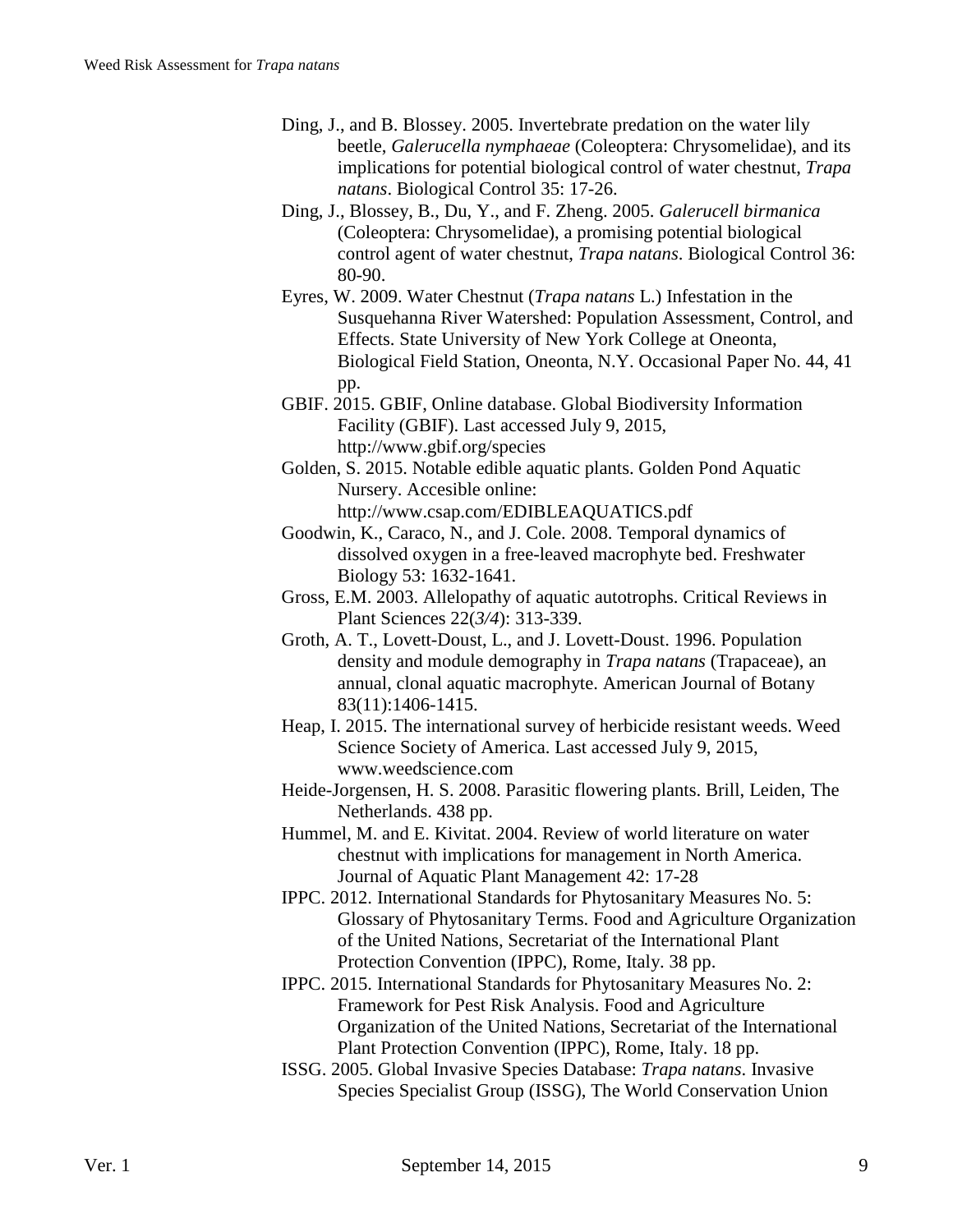http://www.issg.org/database/welcome/.

- Jaryan, V., S. K. Uniyal, R. C. Gupta, and R. D. Singh. 2012. Alien Flora of Indian Himalayan State of Himachal Pradesh. Environmental Monitoring and Assessment:1-25.
- Kadono, Y. 2004. Alien aquatic plants naturalized in Japan: History and present status. Global Environmental Research 8(2):163-169.
- Kadono, Y., and E. L. Schneider. 1986. Floral biology of *Trapa natans* var. *japonica*. The Botanical Magazine 99: 435-439.
- Kartesz, J. 2015. The Biota of North America Program (BONAP). North American Plant Atlas. http://bonap.net/tdc. (Archived at PERAL).
- Kaufman, S. R., and W. Kaufman. 2007. Invasive Plants: Guide to Identification and the Impacts and Control of Common North American Species. Stackpole Books, Mechanisburg, PA. 458 pp.
- Keng, H. 1990. The Concise Flora of Singapore: Gymnosperms and Dicotyledons. Singapore University Press, Singapore. 222 pp.

Khuroo, A. A., I. Rashid, Z. Reshi, G. H. Dar, and B. A. Wafai. 2007. The alien flora of Kashmir Himalaya. Biological Invasions 9:269–292.

- Kurihara, M., and I. Ikusima. 1991. Ecology of the seed in *Trapa natans* var. *japonica* in a eutrophic lake.Vegetatio 97(2): 117-124.
- Mabberley, D. J. 2008. Mabberley's Plant-Book: A Portable Dictionary of Plants, Their Classification and Uses (3rd edition). Cambridge University Press, New York. 1021 pp.
- Martin, P.G. and J. M. Dowd, 1990. A protein sequence study of dicotyledons and its relevance to the evolution of the legumes and nitrogen fixation. Australian Systematic Botany 3:91-100.
- Mikulyuk, A. and M.E. Nault. 2009. Water Chestnut (*Trapa natans*): A Technical Review of Distribution, Ecology, Impacts, and Management. Wisconsin Department of Natural Resources Bureau of Science Services, PUB‐SS‐1054 2009. Madison, Wisconsin, USA.
- Moody, K. 1989. Weeds reported in rice in South and Southeast Asia. International Rice Research Insitute. Los Baños, Laguna, Philippines. 551 pp.
- National Plant Board. 2015. Laws and regulations. Last accessed July 21, 2015, http://nationalplantboard.org/laws-and-regulations/
- Naylor, M. 2003. Water chestnut (*Trapa natans*) in the Chesepeake Bay watershed: A regional management plan. Maryland Department of Natural Resources, 35 pp.
- NGRP. 2015. Germplasm Resources Information Network (GRIN). United States Department of Agriculture, Agricultureal Research Service, National Genetic Resources Program (NGRP). Last accessed July 9, 2015, http://www.ars-grin.gov/cgibin/npgs/html/queries.pl?language=en

Ohwi, J. 1984. Flora of Japan (edited English version, reprint. Original 1954). National Science Museum, Tokyo, Japan. 1067 pp.

OIP. 2015. Fact sheet: European water chestnut (*Trapa natans*). Ontario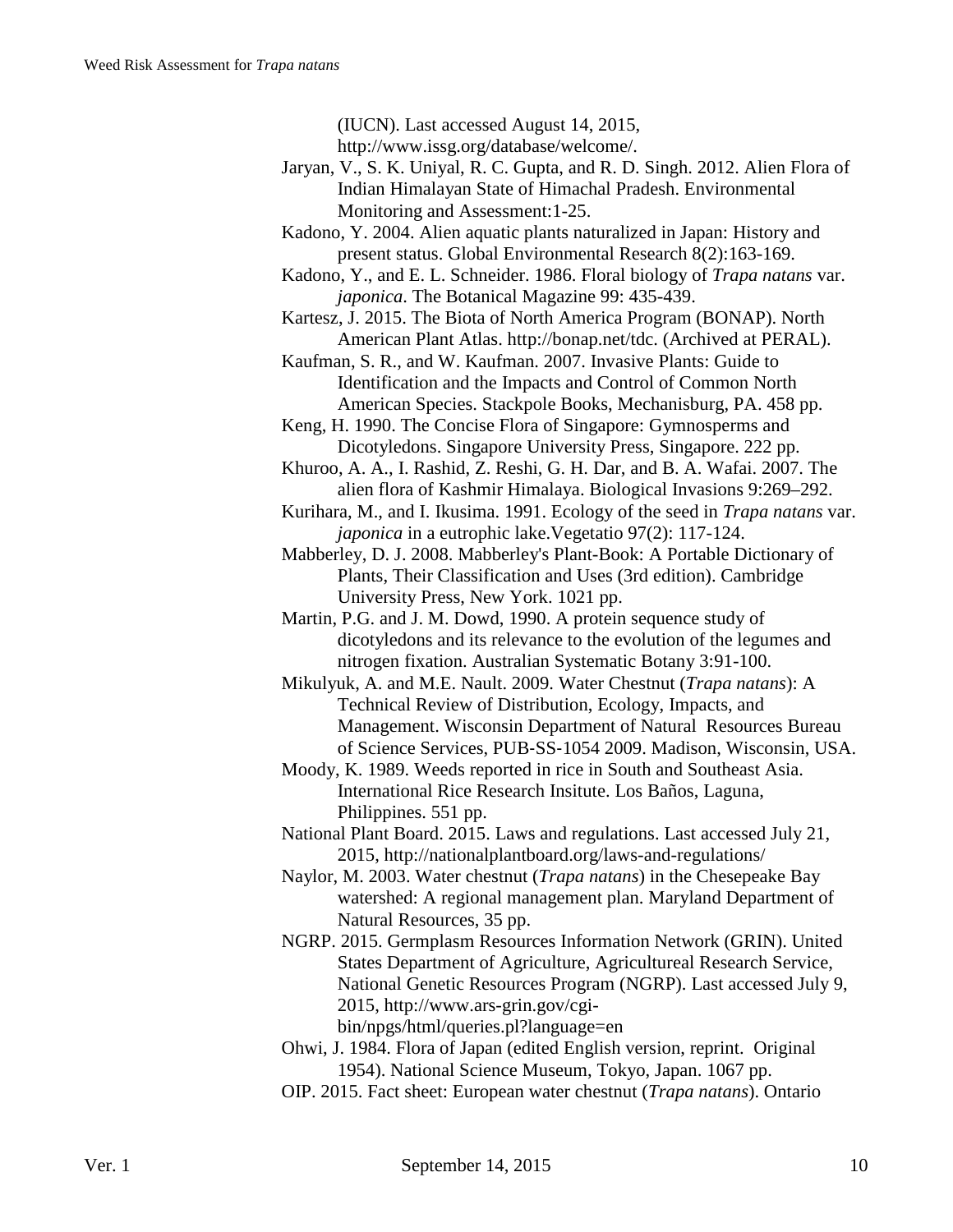Invasive Plants. Last accessed September 14, 2015:

http://www.web2.mnr.gov.on.ca/mnr/Biodiversity/Invasive\_Species/ Eur Water Chestnut fact sheet3.pdf

- Pemberton, R. W. 1999. Natural enemies of Trapa spp. in Northeast Asia and Europe. Biological Control 14(3):168-180.
- Pemberton, R. W. 2002. 3. Water chestnut. Vol. Publication FHTET-2002- 04, Pages 33-40 in R. Van Driesche, S. Lyon, B. Blossey, M. Hoddle, and R. Reardon, (eds.). Biological Control of Invasive Plants in the Eastern United States. USDA Forest Service, Morgantown, West Virginia.
- Pennsylvania Sea Grant. 2015. Water chestnut: *Trapa natans*. Last accessed August 27, 2015,

http://www.envirothonpa.org/pdfs/waterchestnut.pdf

- Pierobon, E., Bolpagni, R., Bartoli, M., and P. Viaroli. 2010. Net primary production and seasonal CO2 and CH4 fluxes in a *Trapa natans* L. meadow. Journal of Limnology 69(2): 225-234
- PPQ. 2015. Guidelines for the USDA-APHIS-PPQ Weed Risk Assessment Process. United States Department of Agriculture (USDA), Animal and Plant Health Inspection Service (APHIS), Plant Protection and Quarantine (PPQ). 125 pp.
- Raju, R. A. (ed.). 1999. Ethnobotany of Rice Weeds in South Asia. Today and Tomorrow's Printers and Publishers, New Delhi, India. 235 pp.
- Randall, J. M. 2007. The Introduced Flora of Australia and its Weed Status. CRC for Australian Weed Management, Department of Agriculture and Food, Western Australia, Australia. 528 pp.
- Randall, R. P. 2012. A global compendium of weeds,  $2<sup>nd</sup>$  edition. Department of Agriculture and Food, Western Australia, Perth, Australia. 528 pp.
- Ricketts, T. H., E. Dinerstein, D. M. Olson, C. J. Loucks, W. Elchbaum, D. DellaSala, K. Kavanagh, P. Hedao, P. T. Hurley, K. M. Carney, R. Abell, and S. Walters (eds.). 1999. Terrestrial Ecosystems of North America-A conservation assessment. Island Press, Washington, D.C. 485 pp.
- Shalabh, B., Akash, J., and C. Jasmine. 2012. *Trapa natans* (Water chestnut): An overview. International Research Journal of Pharmacy 3(6): 31-33.
- Stoicescu, I., R. Sirbu, T. Negreanu-Pirjol, M. Cociasu, D. P. Balaban, and C. Bala. 2012. In Vitro antioxidant and antibacterial activity of *Trapa natans* L. aquatic plant from Danube delta area [Abstract]. Revue Roumaine de Chimie 57(7-8):729-733.
- Strayer, D. L., Lutz, C., Malcolm, H.M., Munger, K., and W. H. Shaw. 2003. Invertebrate communities associated with a native (*Vallisneria americana*) and an aliean (*Trapa natans*) macrophyte in a large river. Freshwater Biology 48: 1938-1949.
- Swearingen, J., K. Reshetiloff, B. Slattery, and S. Zwicker. 2002. Plant Invaders of Mid-Atlantic Natural Areas. National Park Service and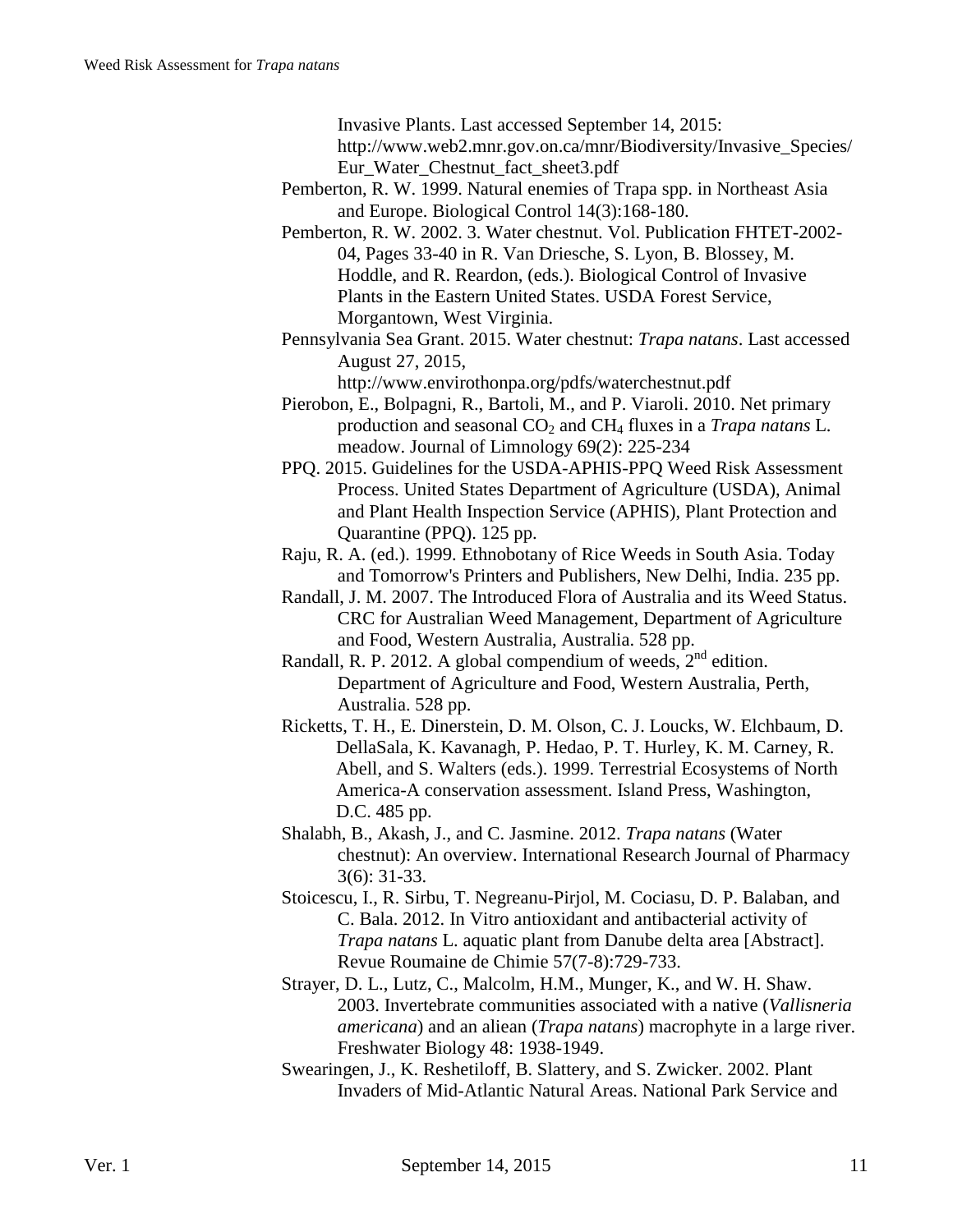U.S. Fish and Wildlife Service, Washington DC. 82 pp.

- Sweta, K. Bauddh, R. Singh, and R. P. Singh. 2015. The suitability of *Trapa natans* for phytoremediation of inorganic contaminants from the aquatic ecosystems. Ecological Engineering 83:39-42.
- Tall, L., Caraco, N., and R. Maranger. 2011. Dentirification hotspots: Dominant role of invaasive macrophyte *Trapa natans* in removing nitrogen from a tidal river. Ecological Applications 21(8): 3104-3114
- Tsuchiya, T., and H. Iwaki. 1984. Seasonal changes in photosynthesis and primary production of a floating-leaved plant, *Trapa natans* L., : Community in Lake Kasumigaura, Japan. Japanese Journal of Ecology 34(4):367-374.
- University of Wisconsin Sea Grant Institute. 2015. Water chestnut (*Trapa natans*). Last accessed August 27, 2015, http://www.seagrant.wisc.edu/Home/Topics/InvasiveSpecies/Details. aspx?PostID=1995
- van der Pijl, L. 1982. Principles of Dispersal in Higher Plants (3 ed.). Springer-Verlag, Berlin. 214 pp.
- von Mueller, B. F. 1888. Select Extra-Tropical Plants Readily Eligible for Industrial Culture or Naturalization with Indications of their Native Countries and some of their Uses. Robt S. Brain Government Printer, Melbourne, Australia. 517 pp.
- Weakley, A. S. 2015. Flora of the Southern and Mid-Atlantic States: Working Draft of 21 May 2015. University of North Carolina Herbarium, North Carolina Botanical Garden, University of North Carolina at Chapel Hill, Chapel Hill, North Carolina, U.S.A. 1320 pp.
- Wibbe, J. H. 1886. Notes from Schenectady, New York. Bulletin of the Torrey Botanical Club 13:39.
- WSSA. 2010. Composit list of weeds. Weed Science Society of America (WSSA). Last accessed March 12, 2014, http://wssa.net/weed/composite-list-of-weeds/.
- Yablonsky, S. 2015. Volunteers Help Curb Spread of Water Chestnuts. Oswego County Today, Oswego County, NY. Last accessed September 14, 2015: http://oswegocountytoday.com/volunteers-helpcurb-spread-of-water-chestnuts/
- Zhang, Z., and Hirota. 2000. Chinese Colored Weed Illustrated Book. 432 pp.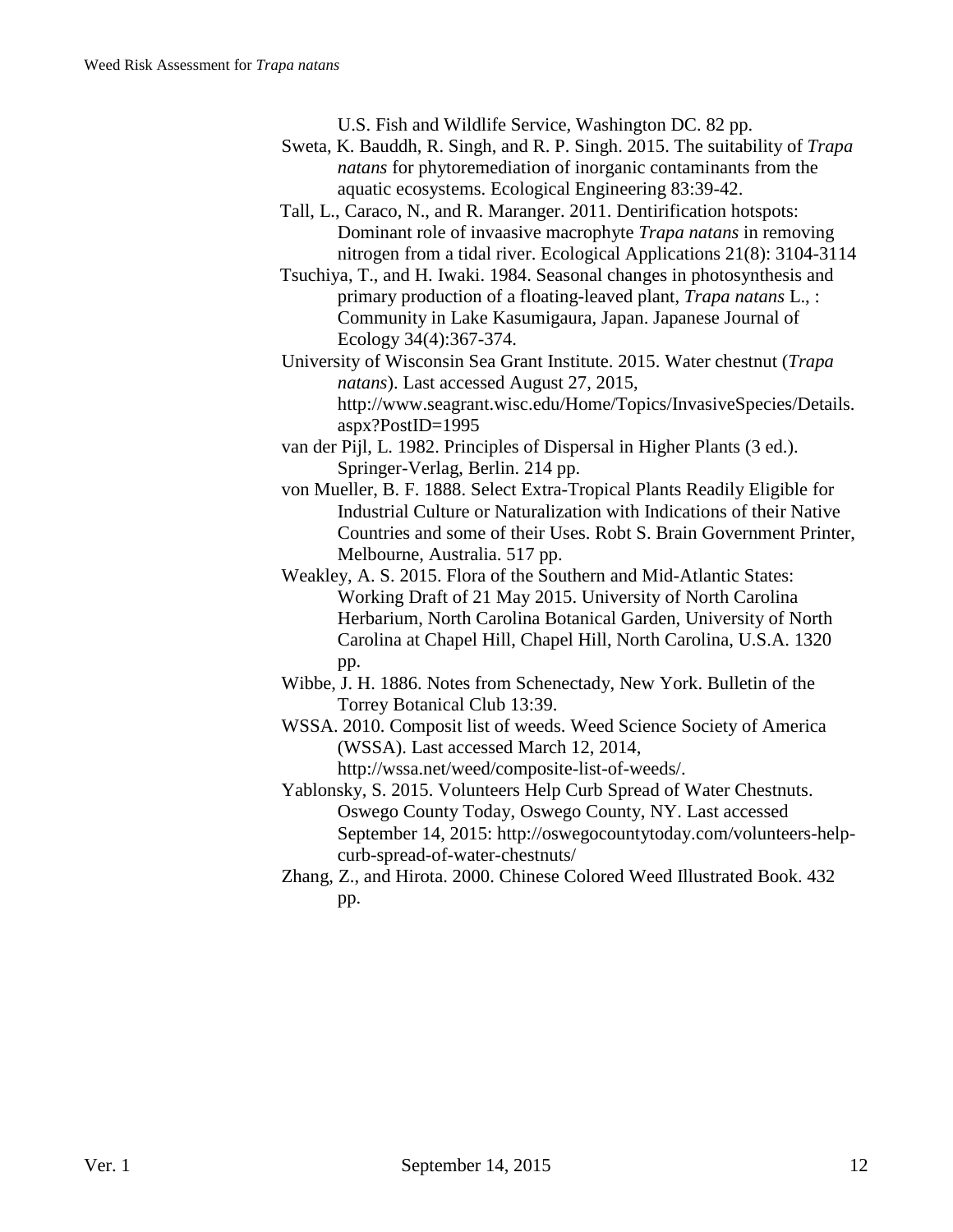**Appendix A**. Weed risk assessment for *Trapa natans* L. (Lythraceae). Below is all of the evidence and associated references used to evaluate the risk potential of this taxon. We also include the answer, uncertainty rating, and score for each question. The Excel file, where this assessment was conducted, is available upon request.

| <b>Question ID</b>                                                                                                                                                                                                                                                                                                                | Answer -<br><b>Uncertainty</b> | <b>Score</b>     | Notes (and references)                                                                                                                                                                                                                                                                                                                                                                                                                                                                                                                                                                                                                                                                                                                                                                                                                                                                                                                                                                                                                                                                                                                                                                                                                                                                                                                                                                                                                                                                                                                                                                                                                                                                                                              |
|-----------------------------------------------------------------------------------------------------------------------------------------------------------------------------------------------------------------------------------------------------------------------------------------------------------------------------------|--------------------------------|------------------|-------------------------------------------------------------------------------------------------------------------------------------------------------------------------------------------------------------------------------------------------------------------------------------------------------------------------------------------------------------------------------------------------------------------------------------------------------------------------------------------------------------------------------------------------------------------------------------------------------------------------------------------------------------------------------------------------------------------------------------------------------------------------------------------------------------------------------------------------------------------------------------------------------------------------------------------------------------------------------------------------------------------------------------------------------------------------------------------------------------------------------------------------------------------------------------------------------------------------------------------------------------------------------------------------------------------------------------------------------------------------------------------------------------------------------------------------------------------------------------------------------------------------------------------------------------------------------------------------------------------------------------------------------------------------------------------------------------------------------------|
| ESTABLISHMENT/SPREAD<br><b>POTENTIAL</b>                                                                                                                                                                                                                                                                                          |                                |                  |                                                                                                                                                                                                                                                                                                                                                                                                                                                                                                                                                                                                                                                                                                                                                                                                                                                                                                                                                                                                                                                                                                                                                                                                                                                                                                                                                                                                                                                                                                                                                                                                                                                                                                                                     |
| ES-1 [What is the taxon's<br>establishment and spread status<br>outside its native range? (a)<br>Introduced elsewhere =>75<br>years ago but not escaped; (b)<br>Introduced <75 years ago but<br>not escaped; (c) Never moved<br>beyond its native range; (d)<br>Escaped/Casual; (e)<br>Naturalized; (f) Invasive; (?)<br>Unknown] | $f - negl$                     | 5                | Trapa natans has a very broad native distribution that includes<br>many countries in Africa, Europe, and parts of Asia (NGRP,<br>2015; GBIF, 2015). This species has been introduced and<br>become naturalized elsewhere (NGRP, 2015), including India<br>(Bhatt et al., 2012), Japan (Kadono, 2004), and Singapore<br>(Keng, 1990). This species was first reported for the U.S. in<br>1886 (Wibbe, 1886) and since then it has spread to several<br>northeastern states (Kartesz, 2015; Pemberton, 2002). It was<br>first detected in Canada in southern Quebec in 1998<br>(Darbyshire, 2003) and is expected to spread down the St.<br>Lawrence River system (de Lafontaine & Costa, 2002). Trapa<br>natans is considered one of the worst invasive aquatic species<br>in India (Bhatt et al., 2012) where the species is categorized as<br>invasive (i.e., spreading) (Khuroo et al., 2007; Jaryan et al.,<br>2012). Trapa natans exhibits "vigorous spread" in Japan<br>(Kurihara & Ikusima, 1991). After its initial introduction in<br>Massachusetts, T. natans' "explosive" spread (Ding & Blossey,<br>2005) extended the species' introduced range throughout the<br>Northeastern United States and as far south as Chesapeake Bay<br>(Ding et al., 2006). Within Lake Champlain, (located within the<br>borders of New York, Vermont, and Quebec) total T. natans<br>biomass increased tenfold within two years following the<br>abandonment of the control program; 8 "bushels" (286 lbs.)<br>were hand pulled in 1967, while control ceased in 1968, and 80<br>"bushels" (1.5 tons) were then pulled in 1969 (Groth et al.,<br>1996; Countryman, 1977). Alternate answers for the Monte<br>Carlo simulation are both e. |
| ES-2 (Is the species highly<br>domesticated)                                                                                                                                                                                                                                                                                      | $n - low$                      | $\boldsymbol{0}$ | This species is sometimes used in food or used as a source of<br>starch (Raju, 1999; von Mueller, 1888; Mabberley, 2008).<br>Trapa bicornis and Trapa bispinosa, which are cultivated as a<br>food item in Asia, have seeds with two stout horns (Keng,<br>1990) and are considered to be agricultural selections of $T$ .<br>natans (Pemberton, 2002). Researchers are evaluating the<br>potential use of <i>Trapa natans</i> in a variety of areas including<br>phytoremediation (Sweta et al., 2015) and human nutrition<br>(Stoicescu et al., 2012). However, we found no evidence that<br>the species overall is highly domesticated or has been bred to<br>reduce traits associated with weed potential.                                                                                                                                                                                                                                                                                                                                                                                                                                                                                                                                                                                                                                                                                                                                                                                                                                                                                                                                                                                                                      |
| ES-3 (Weedy congeners)                                                                                                                                                                                                                                                                                                            | $n - low$                      | $\boldsymbol{0}$ | The genus <i>Trapa</i> includes just this one polymorphic species,<br>which at times has been split into numerous, narrowly-defined<br>species (Weakley, 2015; Mabberley, 2008). None of the<br>narrowly-defined species that the genus has been split into is<br>considered a significant weed (Randall, 2012).                                                                                                                                                                                                                                                                                                                                                                                                                                                                                                                                                                                                                                                                                                                                                                                                                                                                                                                                                                                                                                                                                                                                                                                                                                                                                                                                                                                                                    |
| ES-4 (Shade tolerant at some<br>stage of its life cycle)                                                                                                                                                                                                                                                                          | $n - negl$                     | $\boldsymbol{0}$ | Trapa natans grows in full sun environments (Wisconsin Sea<br>Grant, 2015; Hummel & Kiviat, 2004) and does not tolerate<br>any shade (Golden, 2015).                                                                                                                                                                                                                                                                                                                                                                                                                                                                                                                                                                                                                                                                                                                                                                                                                                                                                                                                                                                                                                                                                                                                                                                                                                                                                                                                                                                                                                                                                                                                                                                |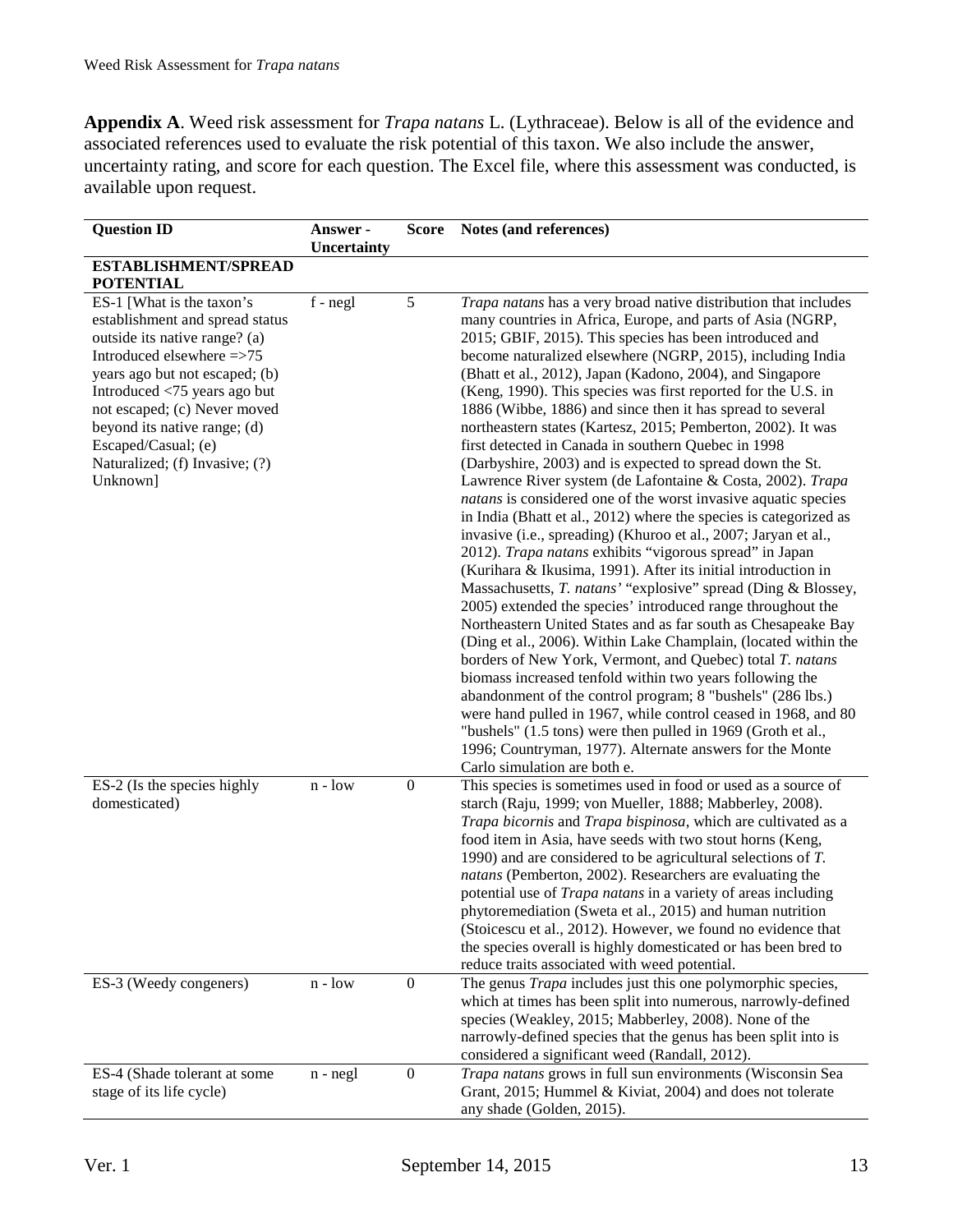| <b>Question ID</b>                               | Answer -<br>Uncertainty | <b>Score</b>     | Notes (and references)                                                                                                        |
|--------------------------------------------------|-------------------------|------------------|-------------------------------------------------------------------------------------------------------------------------------|
| ES-5 (Plant a vine or                            | $n - negl$              | $\boldsymbol{0}$ | Trapa natans is neither a vine nor does it form tightly                                                                       |
| scrambling plant, or forms                       |                         |                  | appressed basal rosettes; it is a rooted aquatic herb (Agrawal &                                                              |
| tightly appressed basal rosettes)                |                         |                  | Mohan Ram, 1995; Shalabh et al., 2012).                                                                                       |
| ES-6 (Forms dense thickets,                      | $y - negl$              | $\overline{2}$   | In parts of the Hudson River during the summer months, Trapa                                                                  |
| patches, or populations)                         |                         |                  | natans forms dense populations (Tall et al., 2011). Plants can                                                                |
|                                                  |                         |                  | form dense mats (Swearingen et al., 2002) sometimes covering                                                                  |
|                                                  |                         |                  | several miles (ISSG, 2005). Trapa natans often occurs at                                                                      |
|                                                  |                         |                  | densities between 100-1000 g dry weight/ $m2$ (Strayer et al.,                                                                |
|                                                  |                         |                  | 2003) and may grows to densities of up to 50 plants per square<br>meter (Tsuchiya & Iwaki, 1984).                             |
| ES-7 (Aquatic)                                   | $y - negl$              | 1                | Trapa natans is an aquatic species (Mabberley, 2008) with a                                                                   |
|                                                  |                         |                  | floating rosette of leaves and a central stem that is rooted                                                                  |
|                                                  |                         |                  | (Ohwi, 1984; Pemberton, 2002; Groth et al., 1996).                                                                            |
| ES-8 (Grass)                                     | $n - negl$              | $\boldsymbol{0}$ | This species is not a grass; rather it is a member of the                                                                     |
|                                                  |                         |                  | Lythraceae family (NGRP, 2015; Hummel & Kiviat, 2004).                                                                        |
| ES-9 (Nitrogen-fixing woody                      | $n - negl$              | $\boldsymbol{0}$ | We found no evidence that this species fixes nitrogen, nor is it                                                              |
| plant)                                           |                         |                  | in a plant family known to have N-fixing capabilities (Martin                                                                 |
|                                                  |                         |                  | and Dowd, 1990). Furthermore, this is not a woody plant, but                                                                  |
|                                                  |                         |                  | rather a rooted aquatic herb (Agrawal & Mohan Ram, 1995;                                                                      |
|                                                  |                         |                  | Shalabh et al., 2012)                                                                                                         |
| ES-10 (Does it produce viable                    | $y - negl$              | 1                | Trapa natans produces viable seeds (Cozza et al., 1994).                                                                      |
| seeds or spores)                                 |                         |                  | Populations are persistent through spontaneous dissemination<br>of seeds (von Mueller, 1888). Kurihara & Ikusima (1990)       |
|                                                  |                         |                  | found an 87% germination rate in the field.                                                                                   |
| ES-11 (Self-compatible or                        | y - negl                | 1                | Floral biology of Trapa natans favors self-pollination (Kadono                                                                |
| apomictic)                                       |                         |                  | & Schneider, 1986) and self-pollination is possible before the                                                                |
|                                                  |                         |                  | flower opens (Hummel & Kiviat, 2004). Insect movement                                                                         |
|                                                  |                         |                  | within the flower results in the anther sacs being 'pushed'                                                                   |
|                                                  |                         |                  | against the stigma, facilitating self-pollination (Kadono &                                                                   |
|                                                  |                         |                  | Schneider, 1986). Caging experiments conducted by Kadona                                                                      |
|                                                  |                         |                  | and Schneider (1986) indicate that Trapa natans is "both self-                                                                |
|                                                  |                         |                  | and cross-compatible as well as apomictic".                                                                                   |
| ES-12 (Requires specialist                       | $n - negl$              | $\boldsymbol{0}$ | Flowers are insect pollinated (Swearingen et al., 2002;                                                                       |
| pollinators)                                     |                         |                  | Mikulyuk & Nault, 2009; National Park Service, 2015). No<br>further information is provided about the types of insects,       |
|                                                  |                         |                  | indicating that these are generalist pollinators. However, field                                                              |
|                                                  |                         |                  | experiments and observations conducted by Kadono and                                                                          |
|                                                  |                         |                  | Schneider (1986) state that "insects captured and examined for                                                                |
|                                                  |                         |                  | pollen revealed minimum amounts. These observations suggest                                                                   |
|                                                  |                         |                  | that insects play a minimum role as cross-pollinators". We are                                                                |
|                                                  |                         |                  | answering no, due to the majority of literature pointing to insect                                                            |
|                                                  |                         |                  | pollination, but with low uncertainty given the observations by                                                               |
|                                                  |                         |                  | Kadono and Schneider (1986).                                                                                                  |
| ES-13 [What is the taxon's                       | $b - low$               | 1                | Trapa natans plants are annuals (Swearingen et al., 2002;                                                                     |
| minimum generation time? (a)                     |                         |                  | ISSG, 2005; Pemberton, 2002) and reproduce naturally only by                                                                  |
| less than a year with multiple                   |                         |                  | seed (Countryman, 1977). Parent plants produce seeds by late                                                                  |
| generations per year; (b) 1 year,                |                         |                  | June and die by fall, killed by the first frost (Countryman,                                                                  |
| usually annuals; (c) $2$ or $3$                  |                         |                  | 1977; Hummel & Kiviat, 2004). Seeds generally germinate the                                                                   |
| years; (d) more than 3 years; or<br>(?) unknown] |                         |                  | next year (Cozza et al., 1994), but seeds may remain dormant in<br>the seed bank and remain viable for 3-12 years (Mabberley, |
|                                                  |                         |                  | 2008; Pemberton, 2002; Kurihara & Ikusima, 1990; Hummel &                                                                     |
|                                                  |                         |                  | Kiviat, 2004). Most seeds germinate within two years                                                                          |
|                                                  |                         |                  | (Mabberley, 2008). While this species is able to regenerate                                                                   |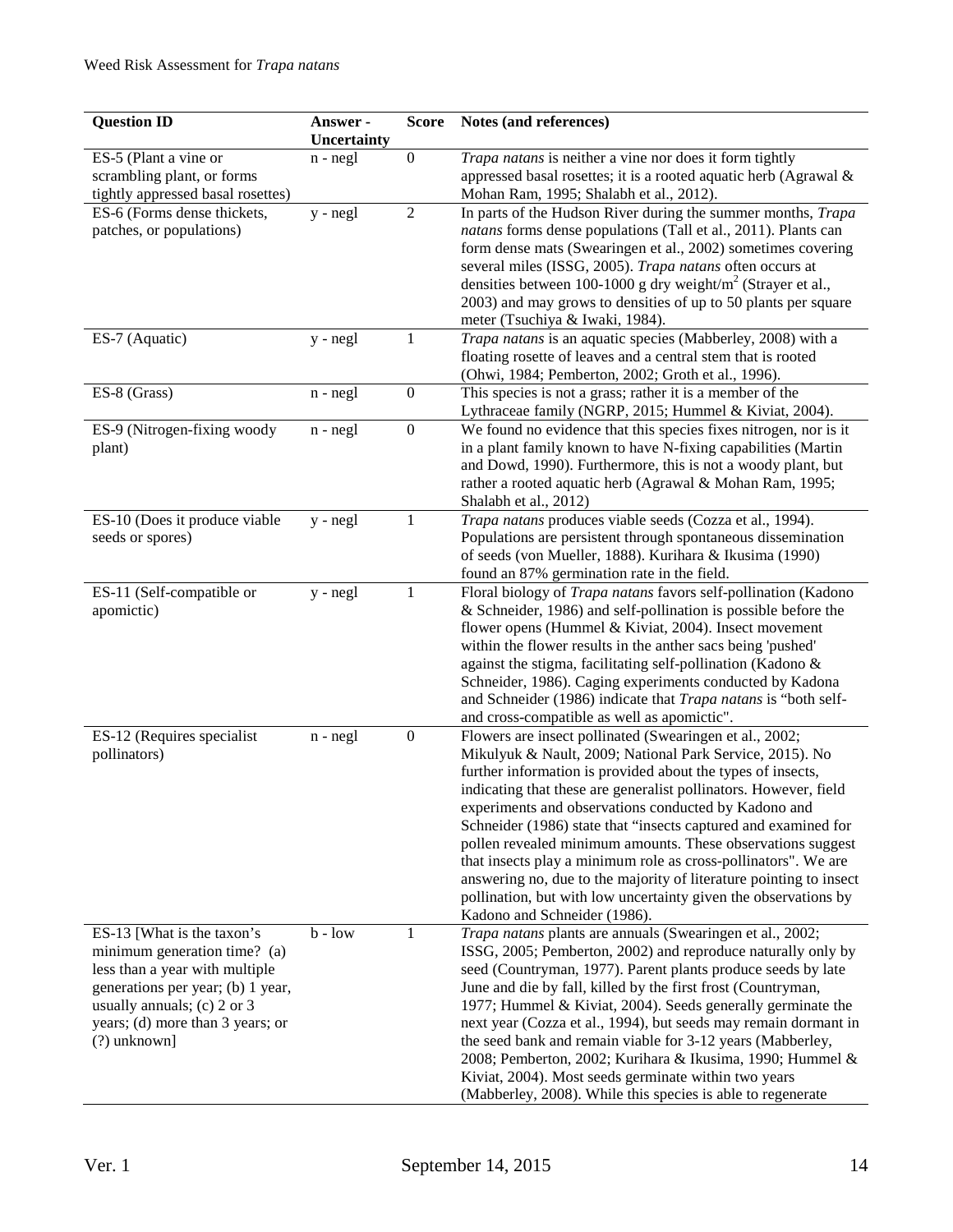| <b>Question ID</b>                                                                  | Answer -<br>Uncertainty | <b>Score</b>   | Notes (and references)                                                                                                                                                                                                                                                                                                                                                                                                                                                                                                                                                                                                                                                                                                                                                                                                             |
|-------------------------------------------------------------------------------------|-------------------------|----------------|------------------------------------------------------------------------------------------------------------------------------------------------------------------------------------------------------------------------------------------------------------------------------------------------------------------------------------------------------------------------------------------------------------------------------------------------------------------------------------------------------------------------------------------------------------------------------------------------------------------------------------------------------------------------------------------------------------------------------------------------------------------------------------------------------------------------------------|
|                                                                                     |                         |                | from vegetative fragments (Kaufman & Kaufman, 2007; ISSG,<br>2005), T. natans lacks a form of natural vegetative<br>fragmentation (Agrawal & Mohan Ram, 1995). Therefore, we<br>are answering b, and alternate answers for the Monte Carlo<br>simulation are both c.                                                                                                                                                                                                                                                                                                                                                                                                                                                                                                                                                               |
| ES-14 (Prolific reproduction)                                                       | $n - low$               | $-1$           | Trapa natans often grows to densities of up to 50 plants per<br>square meter (Tsuchiya & Iwaki, 1984), and very high density<br>beds can produce about 100 rosettes/ $m^2$ (Hummel & Kiviat,<br>2004). Seeds stored under natural conditions (in lakes) had a<br>germination rate of about 80 percent (Cozza et al., 1994).<br>Single seeded fruit germinate early in the spring and can<br>produce 10 to 15 plant rosettes, each of which can produce 15<br>to 20 seeds (ISSG, 2005). Very high density beds tend to be<br>less sexually productive than low density beds (Hummel &<br>Kiviat, 2004; Groth et al., 1996), yet calculating that each<br>rosette can produce 15 to 20 seeds, these very high density beds<br>can produce 1500 to 2000 seeds, which falls below our<br>threshold of 5000. Therefore, we answered no. |
| ES-15 (Propagules likely to be<br>dispersed unintentionally by<br>people)           | $y - low$               | 1              | Trapa natans may be introduced to new sites via fish nets<br>(Dementeva & Petushkova, 2010). Barbs can cling to nets,<br>wooden boats, clothing, construction equipment, and other<br>vehicles (Hummel & Kiviat, 2004).                                                                                                                                                                                                                                                                                                                                                                                                                                                                                                                                                                                                            |
| ES-16 (Propagules likely to<br>disperse in trade as<br>contaminants or hitchhikers) | $n - high$              | $-1$           | We found no evidence that this species is dispersed as a<br>contaminant of agricultural, forestry, or horticultural products.<br>It does not seem likely that seeds or vegetation would be<br>dispersed in this manner, due to seed and fruit morphology (see<br>$ES-17$ ).                                                                                                                                                                                                                                                                                                                                                                                                                                                                                                                                                        |
| ES-17 (Number of natural<br>dispersal vectors)                                      | 3                       | $\overline{2}$ | Fruit and seed description for questions ES-17a through ES-<br>17e: Fruit are woody with 2-4 sharp barbs that are derived from<br>the calyx and bear a single seed (Swearingen et al., 2002;<br>Ohwi, 1984; Pemberton, 2002). Fruits are buoyant (Swearingen<br>et al., 2002) and weigh six grams (Mikulyuk & Nault, 2009).                                                                                                                                                                                                                                                                                                                                                                                                                                                                                                        |
| ES-17a (Wind dispersal)                                                             | $n - negl$              |                | We found no evidence that propagules are wind dispersed, and<br>given the size and weight of the fruits, it would be nearly<br>impossible for them to disperse in this manner.                                                                                                                                                                                                                                                                                                                                                                                                                                                                                                                                                                                                                                                     |
| ES-17b (Water dispersal)                                                            | $y - negl$              |                | While the flowers are borne above water, as the plant meristem<br>develops the fruit end up developing in the water (Pemberton,<br>2002). When mature, the fruit detach from the plants and float<br>for some time, eventually falling to the sediment layer where<br>the barbs help anchor the seeds in the hydrosoil (van der Pijl,<br>1982; Pemberton, 2002). Nuts and rosettes that are broken off<br>can float to other areas on currents (Swearingen et al., 2002).                                                                                                                                                                                                                                                                                                                                                          |
| ES-17c (Bird dispersal)                                                             | $y - high$              |                | Fruit cling to birds (Swearingen et al., 2002). Barbs cling to the<br>plumage of Canadian geese (Hummel & Kiviat, 2004). We are<br>answering yes, but with high uncertainty given that the size and<br>weight of the fruit will most likely limit this kind of dispersal<br>over long distances.                                                                                                                                                                                                                                                                                                                                                                                                                                                                                                                                   |
| ES-17d (Animal external<br>dispersal)                                               | $y - high$              |                | Fruit cling to animals (Swearingen et al., 2002). Barbs cling to<br>mammal fur (Hummel & Kiviat, 2004). We are answering yes,<br>but with high uncertainty given that the size and weight of the<br>fruit will most likely limit this kind of dispersal over long<br>distances.                                                                                                                                                                                                                                                                                                                                                                                                                                                                                                                                                    |
| ES-17e (Animal internal                                                             | $n - low$               |                | We found no evidence that this species is dispersed internally;                                                                                                                                                                                                                                                                                                                                                                                                                                                                                                                                                                                                                                                                                                                                                                    |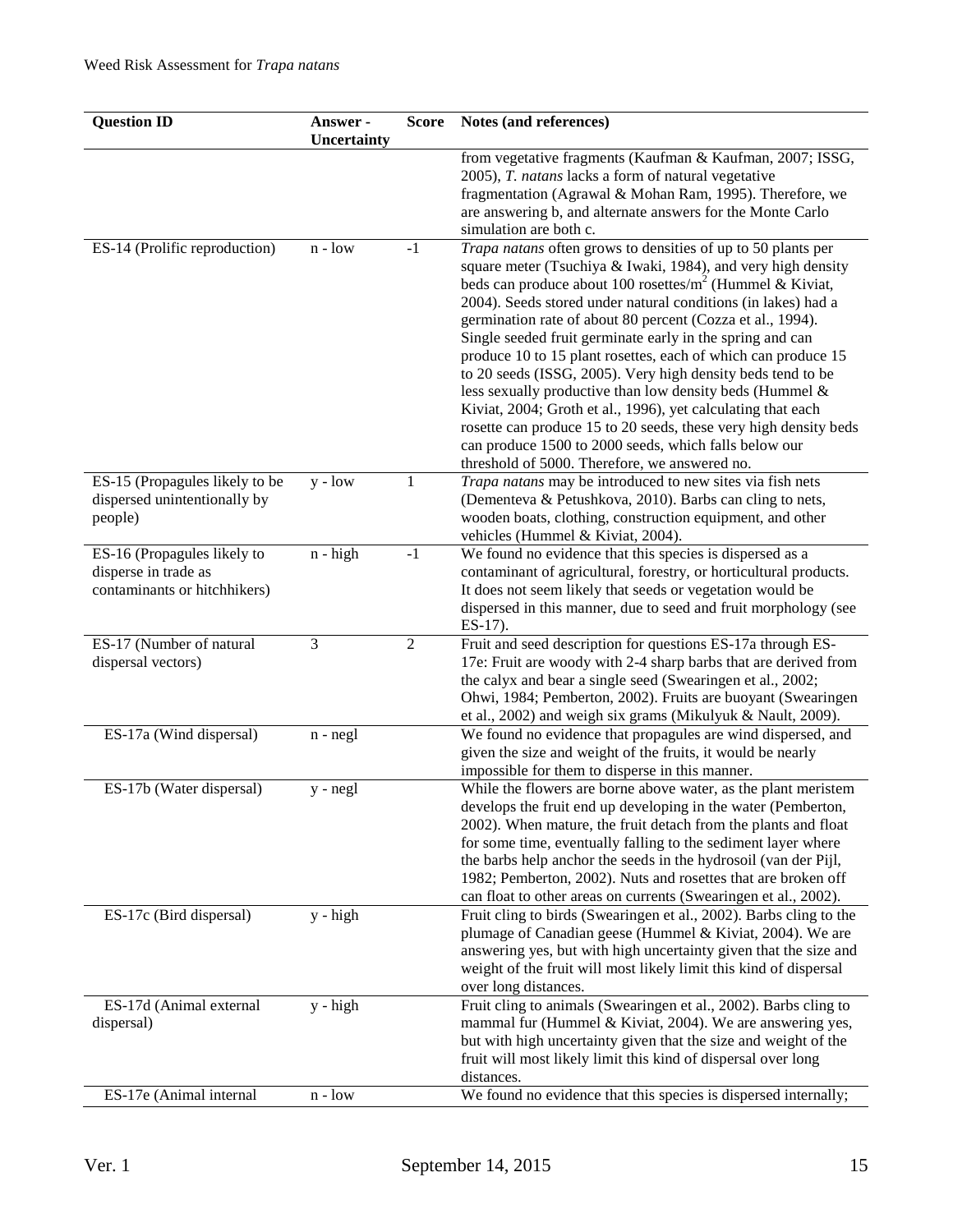| <b>Question ID</b>                                                                     | Answer -<br>Uncertainty | Score            | Notes (and references)                                                                                                                                                                                                                                                                                                                                                                                                                                                                                                                                                                                                                                                                                                                                                                                                                                |
|----------------------------------------------------------------------------------------|-------------------------|------------------|-------------------------------------------------------------------------------------------------------------------------------------------------------------------------------------------------------------------------------------------------------------------------------------------------------------------------------------------------------------------------------------------------------------------------------------------------------------------------------------------------------------------------------------------------------------------------------------------------------------------------------------------------------------------------------------------------------------------------------------------------------------------------------------------------------------------------------------------------------|
| dispersal)                                                                             |                         |                  | moreover the woody barbs and husk of the fruit will most likely                                                                                                                                                                                                                                                                                                                                                                                                                                                                                                                                                                                                                                                                                                                                                                                       |
|                                                                                        |                         |                  | deter animals from eating it.                                                                                                                                                                                                                                                                                                                                                                                                                                                                                                                                                                                                                                                                                                                                                                                                                         |
| ES-18 (Evidence that a<br>$persistent (>1yr)$ propagule<br>bank (seed bank) is formed) | $y - low$               | $\mathbf 1$      | Seeds are viable for up to 12 years (Mabberley, 2008), although<br>most will germinate within the first two years (Swearingen et<br>al., 2002). In one experimental study, some seeds remained<br>dormant until the second year, at which time they germinated at<br>the same rates as seeds that were dormant for only one winter<br>season; this study suggests that plants are producing seeds that<br>are physiologically heteromorphic (i.e. seeds of the same<br>generation have different growth functionality) (Cozza et al.,<br>1994). Seed longevity is three years under natural conditions.<br>Seeds that do not germinate the spring after they are released<br>become part of the seed bank and may germinate at a later date<br>(Kurihara & Ikusima, 1990). Seed banks may persist 10-12<br>years in sediment (Hummel & Kiviat, 2004). |
| ES-19 (Tolerates/benefits from<br>mutilation, cultivation or fire)                     | y - mod                 | $\mathbf{1}$     | Trapa natans fragments will reestablish a plant (Kaufman &<br>Kaufman, 2007; ISSG, 2005). When raking or pulling plants,<br>floating, uplifted plants and plant parts can spread the plant to<br>new locations (Swearingen et al., 2002; Groth et al., 1996).<br>Detached ramets are capable of producing further ramets and<br>seed, which may develop at any point downstream of the parent<br>plant (Groth et al., 1996). The plant is commonly fragmented<br>by mechanical removal and control methods (Kaufman &<br>Kaufman, 2007) and cutting from boats, ropes, etc. (Hummel &<br>Kiviat, 2004). We found no information regarding vegetative<br>regeneration rates, so we are answering yes with moderate<br>uncertainty.                                                                                                                     |
| ES-20 (Is resistant to some<br>herbicides or has the potential<br>to become resistant) | $n - low$               | $\boldsymbol{0}$ | We found no evidence this species is resistant to herbicides.<br>Furthermore, it is not listed by Heap (2013) as a weed that is<br>resistant to herbicides. The herbicide 2,4-dicholorophenoxy<br>acetic acid $(2,4-D)$ has been used successfully to treat T. natans<br>infestations, however the high concentrations used are<br>detrimental to both native plants and other wildlife (Hummel &<br>Kiviat, 2004).                                                                                                                                                                                                                                                                                                                                                                                                                                   |
| ES-21 (Number of cold<br>hardiness zones suitable for its                              | 11                      | 1                |                                                                                                                                                                                                                                                                                                                                                                                                                                                                                                                                                                                                                                                                                                                                                                                                                                                       |
| survival)                                                                              |                         |                  |                                                                                                                                                                                                                                                                                                                                                                                                                                                                                                                                                                                                                                                                                                                                                                                                                                                       |
| ES-22 (Number of climate                                                               | 10                      | $\overline{c}$   |                                                                                                                                                                                                                                                                                                                                                                                                                                                                                                                                                                                                                                                                                                                                                                                                                                                       |
| types suitable for its survival)<br>ES-23 (Number of precipitation                     | 11                      | $\mathbf{1}$     |                                                                                                                                                                                                                                                                                                                                                                                                                                                                                                                                                                                                                                                                                                                                                                                                                                                       |
| bands suitable for its survival)                                                       |                         |                  |                                                                                                                                                                                                                                                                                                                                                                                                                                                                                                                                                                                                                                                                                                                                                                                                                                                       |
| <b>IMPACT POTENTIAL</b>                                                                |                         |                  |                                                                                                                                                                                                                                                                                                                                                                                                                                                                                                                                                                                                                                                                                                                                                                                                                                                       |
| <b>General Impacts</b>                                                                 |                         |                  |                                                                                                                                                                                                                                                                                                                                                                                                                                                                                                                                                                                                                                                                                                                                                                                                                                                       |
| Imp-G1 (Allelopathic)                                                                  | $n - low$               | $\boldsymbol{0}$ | We found no evidence that this species is allelopathic. This                                                                                                                                                                                                                                                                                                                                                                                                                                                                                                                                                                                                                                                                                                                                                                                          |
|                                                                                        |                         |                  | species is a freshwater aquatic plant, and allelopathy is not<br>normally associated with freshwater aquatic environments<br>(Gross, 2003).                                                                                                                                                                                                                                                                                                                                                                                                                                                                                                                                                                                                                                                                                                           |
| Imp-G2 (Parasitic)                                                                     | $n - negl$              | $\boldsymbol{0}$ | We found no evidence that this species is parasitic.<br>Furthermore, T. natans does not belong to a family known to<br>contain parasitic plants (Heide-Jorgensen, 2008; Hummel &<br>Kiviat, 2004).                                                                                                                                                                                                                                                                                                                                                                                                                                                                                                                                                                                                                                                    |
| <b>Impacts to Natural Systems</b>                                                      |                         |                  |                                                                                                                                                                                                                                                                                                                                                                                                                                                                                                                                                                                                                                                                                                                                                                                                                                                       |
| Imp-N1 (Changes ecosystem                                                              | y - negl                | 0.4              | Dense mats of T. natans block 95 percent of light from entering                                                                                                                                                                                                                                                                                                                                                                                                                                                                                                                                                                                                                                                                                                                                                                                       |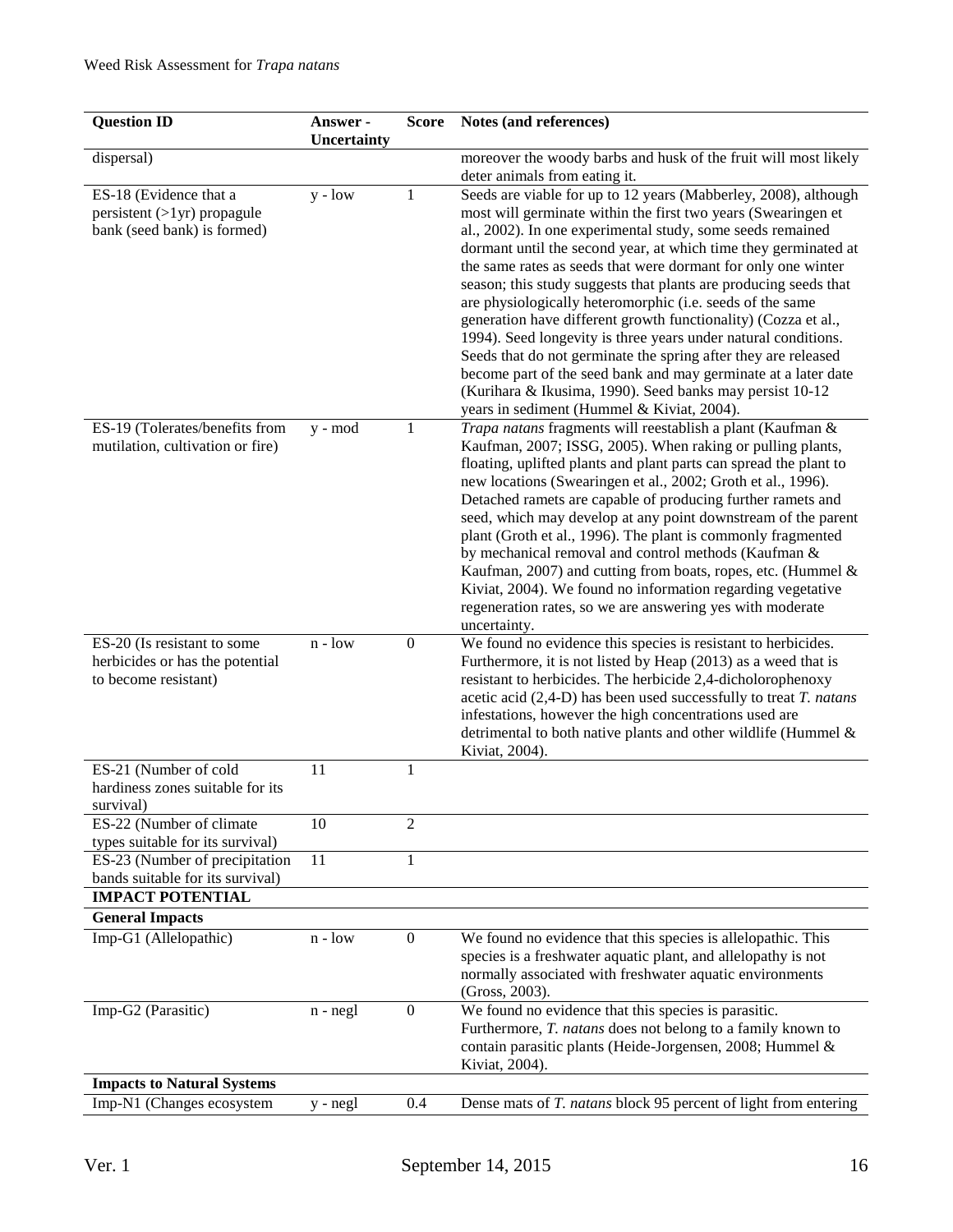| <b>Question ID</b>             | Answer -<br>Uncertainty | <b>Score</b> | Notes (and references)                                                                                                      |
|--------------------------------|-------------------------|--------------|-----------------------------------------------------------------------------------------------------------------------------|
| processes and parameters that  |                         |              | the water column, thereby inhibiting photosynthesis and                                                                     |
| affect other species)          |                         |              | oxygenation at lower levels (Tall et al., 2011; Groth et al.,                                                               |
|                                |                         |              | 1996). Plants vent oxygen directly into the atmosphere,                                                                     |
|                                |                         |              | depleting oxygen from the surrounding water (Tall, Caraco, &                                                                |
|                                |                         |              | Maranger, 2011) and causing hypoxia and anoxia. In a study                                                                  |
|                                |                         |              | conducted in Hudson River tidal areas, Caraco and Cole (2002)                                                               |
|                                |                         |              | measured dissolved oxygen (DO) levels of native plants beds                                                                 |
|                                |                         |              | and Trapa natans beds, and that from July-August, DO in                                                                     |
|                                |                         |              | native macrophyte beds (Vallisneria americana) never declined                                                               |
|                                |                         |              | below 5 mg/L, and varied between 6.3 and 11.8 mg/L, while                                                                   |
|                                |                         |              | beds of <i>Trapa natans</i> had DO levels lower than 2.5 mg/L, with                                                         |
|                                |                         |              | measurements that varied between 0 and 6 mg/L. Furthermore,                                                                 |
|                                |                         |              | decaying plants reduce oxygen levels in the water which                                                                     |
|                                |                         |              | increases the chance for fish kills (Kaufman & Kaufman, 2007;                                                               |
|                                |                         |              | Swearingen et al., 2002). Because aquatic species with floating                                                             |
|                                |                         |              | leaves deliver oxygen directly into the atmosphere, fixed                                                                   |
|                                |                         |              | carbon is retained in the aquatic system (Pierobon et al., 2010;                                                            |
|                                |                         |              | Strayer et al., 2003; Goodwin et al., 2008). In the tidal portion                                                           |
|                                |                         |              | of the Hudson River, beds of <i>Trapa</i> remove significant amounts                                                        |
|                                |                         |              | of nitrogen each year because the low oxygen levels they create                                                             |
|                                |                         |              | when the tide runs out promotes microbial activity which                                                                    |
|                                |                         |              | denitrify the system through the production of nitrous oxide                                                                |
|                                |                         |              | and nitrogen gas (Tall et al., 2011). In fact, although the large                                                           |
|                                |                         |              | Trapa beds in this system represent only 2.7% of the total area<br>of the tidal Hudson, they remove between 70% and 100% of |
|                                |                         |              | the total N in this river (Tall et al., 2011).                                                                              |
| Imp-N2 (Changes habitat        | $y - low$               | 0.2          | Trapa natans displaces submerged native vegetation in the                                                                   |
| structure)                     |                         |              | Hudson River (Strayer et al., 2003). Trapa natans can cover                                                                 |
|                                |                         |              | 100% of the water's surface and block 95% of sunlight,                                                                      |
|                                |                         |              | shading out all submerged vegetation (Hummel & Kiviat,                                                                      |
|                                |                         |              | 2004). Only tall, emergent species are able to grow in water                                                                |
|                                |                         |              | chestnut beds, and are unaffected by its interspecies                                                                       |
|                                |                         |              | competition (Hummel & Kiviat, 2004).                                                                                        |
| Imp-N3 (Changes species        | $y - low$               | 0.2          | Trapa natans can dominate ponds, shallow lakes, and river                                                                   |
| diversity)                     |                         |              | margins, displacing native vegetation due to heavy shading of                                                               |
|                                |                         |              | submersed and other floating plants (Pemberton, 2002) and                                                                   |
|                                |                         |              | outcompeting native plants for sunlight (ISSG, 2005;                                                                        |
|                                |                         |              | Countryman, 1977; Swearingen et al., 2002). In the Hudson                                                                   |
|                                |                         |              | River, <i>Trapa natans</i> has replaced the native submerged species                                                        |
|                                |                         |              | water celery (Vallisneria americana Michx.) and clasping                                                                    |
|                                |                         |              | pondweed (Potamogeton perfoliatus L.), as well as the                                                                       |
|                                |                         |              | introduced species Eurasian watermilfoil (Myriophyllum<br>spicatum L.) (Hummel & Kiviat, 2004). Trapa natans is of          |
|                                |                         |              | little use to wildlife (Swearingen et al., 2002; Countryman,                                                                |
|                                |                         |              | 1977) and crowds out desirable aquatic plants which provide                                                                 |
|                                |                         |              | food and shelter to fish and waterfowl (Countryman, 1977)                                                                   |
|                                |                         |              | Displacement of submersed plants by T. natans is believed to                                                                |
|                                |                         |              | cause the loss of many animal species and their replacement by                                                              |
|                                |                         |              | more tolerant, more common, and in some cases non-native                                                                    |
|                                |                         |              | species (Hummel & Kiviat, 2004). Pemberton, 2002;                                                                           |
|                                |                         |              | Countryman, 1977; Hummel & Kiviat, 2004).                                                                                   |
| Imp-N4 (Is it likely to affect | $y - low$               | 0.1          | There is concern that T. natans populations in the Connecticut                                                              |
| federal Threatened and         |                         |              | River will spread into the tidal marshes of that area, which have                                                           |
| Endangered species?)           |                         |              | exceptional significance for rare plants and animals (Hummel                                                                |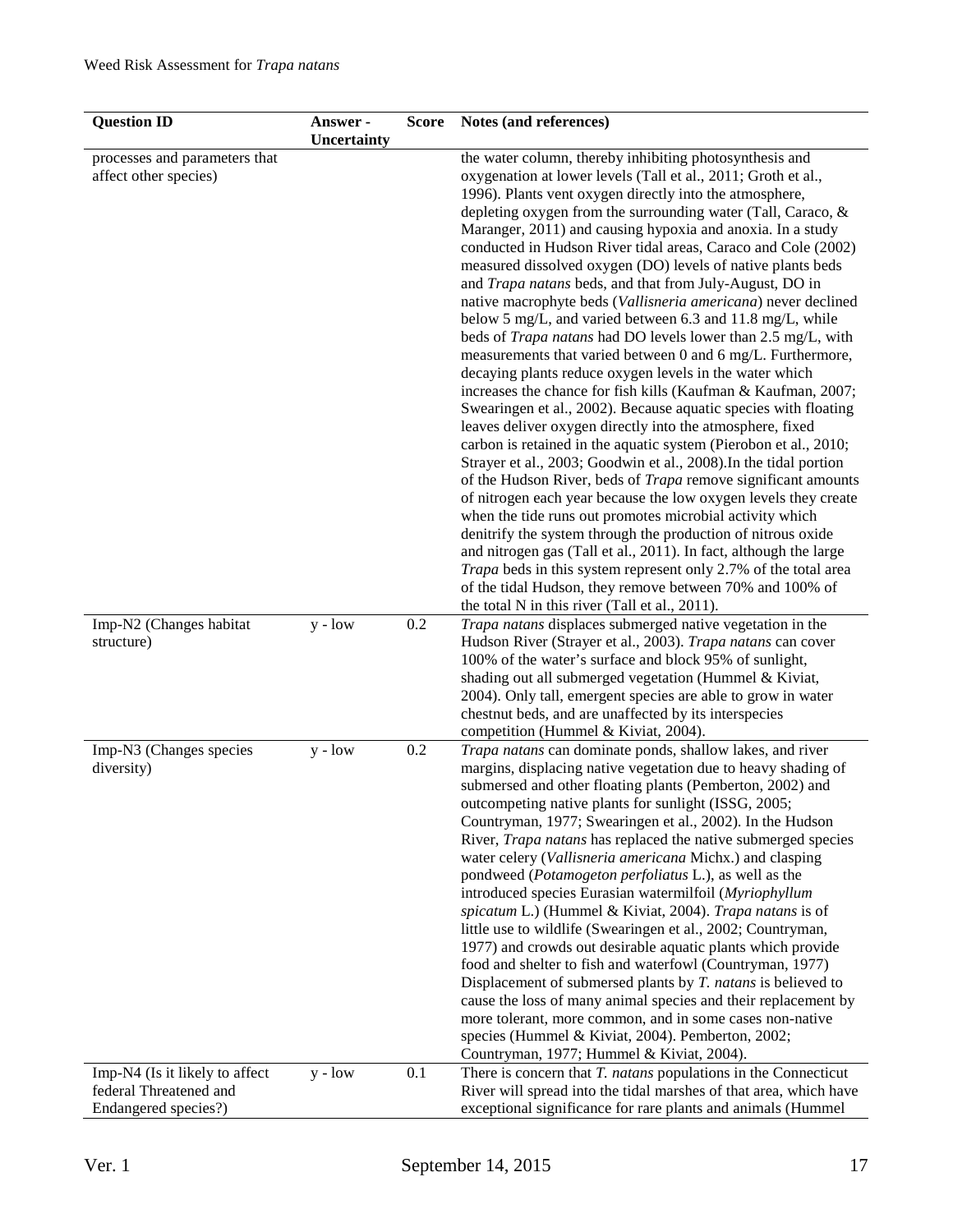| <b>Question ID</b>                                                                                                                                                                              | Answer -<br>Uncertainty | <b>Score</b> | Notes (and references)                                                                                                                                                                                                                                                                                                                                                                                                                                                                                                                                                                                                                                                                                                                                                                                                                                                                                                                                                                                                                                                                                                                                                                                                                                                                                                                                                    |
|-------------------------------------------------------------------------------------------------------------------------------------------------------------------------------------------------|-------------------------|--------------|---------------------------------------------------------------------------------------------------------------------------------------------------------------------------------------------------------------------------------------------------------------------------------------------------------------------------------------------------------------------------------------------------------------------------------------------------------------------------------------------------------------------------------------------------------------------------------------------------------------------------------------------------------------------------------------------------------------------------------------------------------------------------------------------------------------------------------------------------------------------------------------------------------------------------------------------------------------------------------------------------------------------------------------------------------------------------------------------------------------------------------------------------------------------------------------------------------------------------------------------------------------------------------------------------------------------------------------------------------------------------|
|                                                                                                                                                                                                 |                         |              | & Kiviat, 2004). This species greatly reduces sunlight (Tall et<br>al., 2011; Groth et al., 1996) and depletes oxygen in the water<br>column it occupies, which may lead to deaths of native wildlife<br>(Kaufman & Kaufman, 2007; Swearingen et al., 2002). Further,<br>T. natans outcompetes and crowds out native species (ISSG,<br>2005; Countryman, 1977; Swearingen et al., 2002). The<br>displacement of native species is believed to have replaced<br>native wildlife populations as well (Hummel & Kiviat, 2004).<br>These effects on natural ecosystems and native populations<br>indicate that this species is likely to have a very serious impact<br>on T&E species in areas which it invades.                                                                                                                                                                                                                                                                                                                                                                                                                                                                                                                                                                                                                                                              |
| Imp-N5 (Is it likely to affect<br>any globally outstanding<br>ecoregions?)                                                                                                                      | y - negl                | 0.1          | Trapa natans' predicted distribution in the United States<br>includes globally outstanding ecoregions as defined by Ricketts<br>et al. (1999). Trapa natans is already present as a noxious weed<br>in areas of Pennsylvania and Maryland (Pennsylvania Sea<br>Grant, 2008) which occur in a globally outstanding ecoregion<br>(Ricketts et. al, 1999). Trapa natans may move to nearby<br>counties in globally outstanding ecoregions via the dispersal<br>methods discussed in ES-17. This species alters nutrient<br>regimes within areas it becomes established in, creating<br>hypoxic and anoxic zones (Pierobon et al., 2010; Strayer et al.,<br>2003; Goodwin et al., 2008), encouraging microbial<br>communities to further denitrify the water column under $T$ .<br>natans beds (Tall, Caraco, & Maranger, 2011). Trapa natans<br>outcompetes native species to replace the submerged vegetation<br>layers, shading them out (Strayer et al., 2003; Pemberton,<br>2002) and provides little use to native wildlife and waterfowl<br>(Countryman, 1977; Swearingen et al., 2002). Dense mats of T.<br>natans block 95% light attenuation in the water column beneath<br>them, altering the oxygenation of the natural system and<br>increasing the chance for fish kills (Tall, Caraco, & Maranger,<br>2011; Swearingen et al., 2002; Kaufman & Kaufman, 2002). |
| Imp-N6 [What is the taxon's<br>weed status in natural systems?<br>(a) Taxon not a weed; (b) taxon<br>a weed but no evidence of<br>control; (c) taxon a weed and<br>evidence of control efforts] | $c$ - $negl$            | 0.6          | Trapa natans is a natural areas weed in Australia (Randall,<br>2007). Control methods are described in several sources<br>(Swearingen et al., 2002). The Nature Conservancy has<br>organized teams of volunteers to pull rosettes from the<br>environment (Pemberton, 2002). Hand removal of small<br>populations is best because it uproots easily and helps prevent<br>additional spread (ISSG, 2005). Chemical and machine<br>removal is more effective for large populations (ISSG, 2005).<br>The US Department of Agriculture's Agricultural Research<br>Service has sponsored research to identify suitable biological<br>control agents (Pemberton, 1999). Field experiments by Ding et<br>al. $(2006)$ showed promise for biocontrol of $T$ . natans in natural<br>areas by Galerucella birmmanica, a leaf beetle. In Lake<br>Champlain, more than \$5 million was spent on control between<br>1982 and 2003 (Kaufman & Kaufman, 2007). The Maryland<br>Department of Natural Resources' 2003 management plan<br>outlined a \$27,000 plan for control and management, with<br>additional funds allocated for prevention of introduction and<br>communication efforts (Naylor, 2003). Alternate answers for<br>the Monte Carlo simulation are b.                                                                                                                   |

**Impact to Anthropogenic Systems (cities, suburbs, roadways)**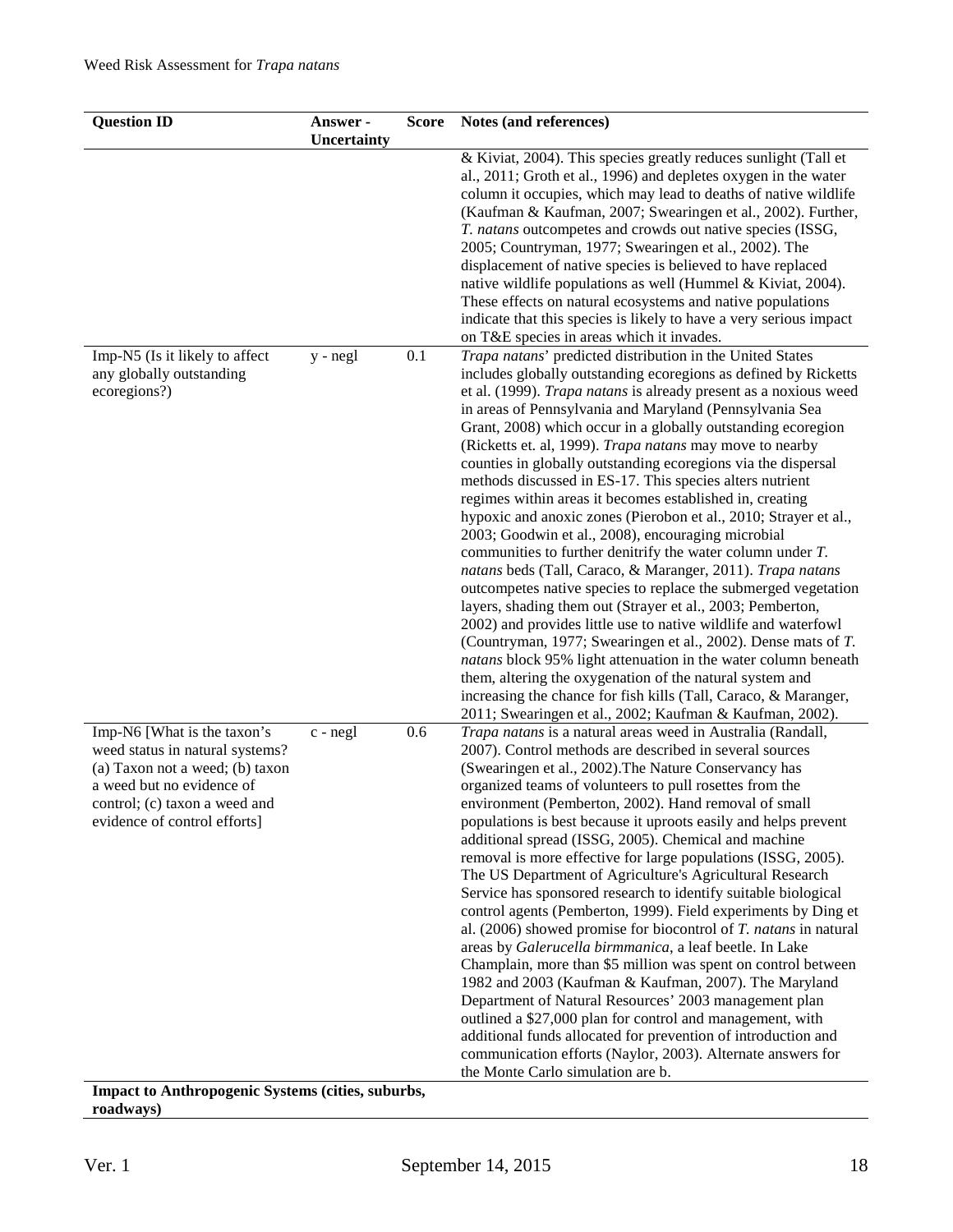| <b>Question ID</b>                                                                                                                                                                                       | Answer -<br>Uncertainty | <b>Score</b>     | Notes (and references)                                                                                                                                                                                                                                                                                                                                                                                                                                                                                                                                                                                                                                                                                                                                                                                               |
|----------------------------------------------------------------------------------------------------------------------------------------------------------------------------------------------------------|-------------------------|------------------|----------------------------------------------------------------------------------------------------------------------------------------------------------------------------------------------------------------------------------------------------------------------------------------------------------------------------------------------------------------------------------------------------------------------------------------------------------------------------------------------------------------------------------------------------------------------------------------------------------------------------------------------------------------------------------------------------------------------------------------------------------------------------------------------------------------------|
| Imp-A1 (Negatively impacts<br>personal property, human<br>safety, or public infrastructure)                                                                                                              | $y - negl$              | 0.1              | Trapa natans may have played a role in the drowning deaths of<br>a woman and two children in the Hudson River in July 2001<br>due to entanglement (Hummel & Kiviat, 2004). Nuts that wash<br>up on the shoreline are hazardous to walkers and bathers due to<br>the sharp spines (Kaufman & Kaufman, 2007). Specialized<br>methods for control are needed to prevent injury to people<br>(Swearingen et al., 2002). Nuts float to shores where the sharp<br>spines are a nuisance to bare feet (ISSG, 2005). Barbed spine-<br>tips may break off in the skin and have caused infection<br>(Hummel & Kiviat, 2004). The Asian custom of eating raw<br>water chestnut contributes to the ingestion of the giant<br>intestinal fluke (Fasciolopsis buski) larvae that cause<br>fasciolopsiasis (Hummel & Kiviat, 2004). |
| Imp-A2 (Changes or limits<br>recreational use of an area)                                                                                                                                                | y - negl                | 0.1              | Trapa natans limits recreation and navigation (Pemberton,<br>2002). Dense growth of T. natans eliminates or severely<br>impedes most recreational activities such as swimming, fishing<br>from the shoreline, the use of small boats, and even duck<br>hunting (Pemberton, 2002; Swearingen et al., 2002; Ding et al.,<br>2006; Hummel & Kiviat, 2004). These large mats make areas<br>inaccessible to fishermen (ISSG, 2005; Ding et al., 2006).<br>Swimming and other beach-related activities are also hindered<br>by the sharp nut hulls that accumulate on shores (Hummel $\&$<br>Kiviat, 2004; Swearingen et al., 2002)                                                                                                                                                                                        |
| Imp-A3 (Affects desirable and<br>ornamental plants, and<br>vegetation)                                                                                                                                   | $n - low$               | $\boldsymbol{0}$ | We found no evidence that this species affects ornamental<br>plants and vegetation.                                                                                                                                                                                                                                                                                                                                                                                                                                                                                                                                                                                                                                                                                                                                  |
| Imp-A4 [What is the taxon's<br>weed status in anthropogenic<br>systems? (a) Taxon not a weed;<br>(b) Taxon a weed but no<br>evidence of control; (c) Taxon a<br>weed and evidence of control<br>efforts] | c - low                 | $\boldsymbol{0}$ | Classified by the Weed Science Society of America as a weed<br>(WSSA, 2010) and considered a weed in China (Zhang, 2000).<br>Eradication efforts are currently in place for a population<br>discovered in the Erie Canal (Clay, 2011) including hand<br>pulling and monitoring for any re-establishment of the species<br>in the area. Volunteers in New York utilize hand pulling as a<br>control effort for the population in the Oswego River, near<br>Battle Island, both popular tourist and recreation sites.<br>Volunteers conduct these control efforts annually in an attempt<br>to suppress and eradicate the local population (Yablonski,<br>2015). Therefore, we answered c, with alternate answers of b.                                                                                                |
| <b>Impact to Production Systems (agriculture,</b><br>nurseries, forest plantations, orchards, etc.)                                                                                                      |                         |                  |                                                                                                                                                                                                                                                                                                                                                                                                                                                                                                                                                                                                                                                                                                                                                                                                                      |
| Imp-P1 (Reduces crop/product<br>yield)                                                                                                                                                                   | n - mod                 | $\boldsymbol{0}$ | Although this species is a weed of rice in India (Moody, 1989;<br>Raju, 1999) we found no evidence that it reduces yield.                                                                                                                                                                                                                                                                                                                                                                                                                                                                                                                                                                                                                                                                                            |
| Imp-P2 (Lowers commodity<br>value)                                                                                                                                                                       | n - mod                 | $\boldsymbol{0}$ | We found no evidence that this species lowers commodity<br>value.                                                                                                                                                                                                                                                                                                                                                                                                                                                                                                                                                                                                                                                                                                                                                    |
| Imp-P3 (Is it likely to impact<br>trade?)                                                                                                                                                                | n - mod                 | $\boldsymbol{0}$ | Trapa bicornis is regulated in New Zealand where it is<br>prohibited from sale, propagation, and distribution (BOP<br>Environment, 2004; APHIS, 2015). Trapa spp. is regulated in<br>Australia and Nauru (APHIS, 2015). Within the United States,<br>T. natans is regulated in Alabama, Arizona, Connecticut,<br>Illinois, Indiana, Michigan, Oregon, South Carolina, Vermont,<br>Washington, and Wisconsin (National Plant Board, 2015).<br>While this species is regulated in trade, we found no evidence<br>that $T$ . <i>natans</i> is likely to follow a pathway of trade as a<br>contaminant, due to the size and morphology of its seeds.                                                                                                                                                                     |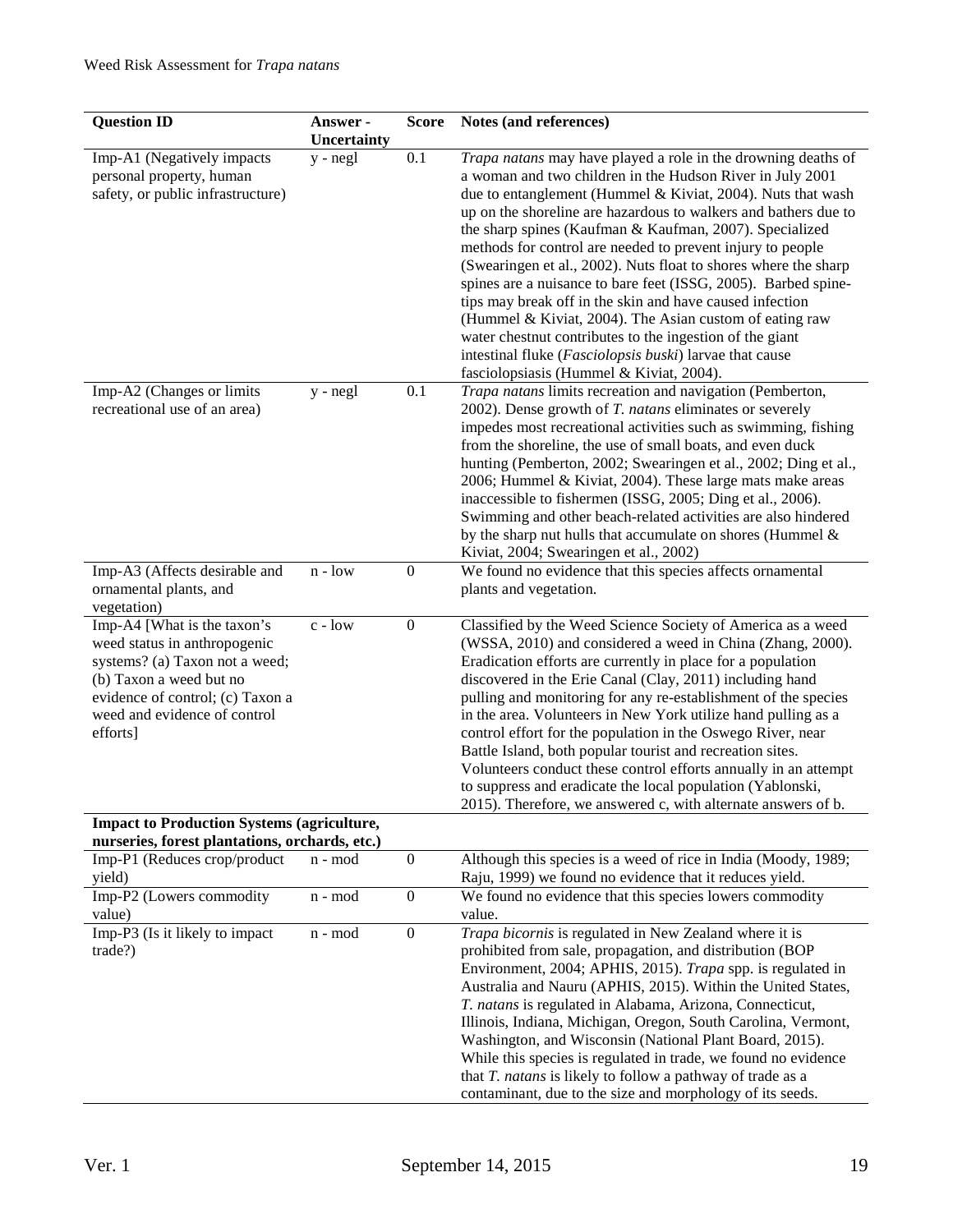| <b>Question ID</b>                                                                                                                                                                                    | Answer -<br>Uncertainty | <b>Score</b>     | Notes (and references)                                                                                                                                                                                                                                                                                                                                                                                                                                                                  |
|-------------------------------------------------------------------------------------------------------------------------------------------------------------------------------------------------------|-------------------------|------------------|-----------------------------------------------------------------------------------------------------------------------------------------------------------------------------------------------------------------------------------------------------------------------------------------------------------------------------------------------------------------------------------------------------------------------------------------------------------------------------------------|
|                                                                                                                                                                                                       |                         |                  | Trapa natans is cultivated as a food product within Asia (von<br>Mueller, 1888; Mabberley, 2008; Keng, 1990), but is unlikely<br>to move as a contaminant.                                                                                                                                                                                                                                                                                                                              |
| Imp-P4 (Reduces the quality or<br>availability of irrigation, or<br>strongly competes with plants<br>for water)                                                                                       | n - mod                 | $\boldsymbol{0}$ | We found no evidence that this species affects the quality or<br>availability of water.                                                                                                                                                                                                                                                                                                                                                                                                 |
| Imp-P5 (Toxic to animals,<br>including livestock/range<br>animals and poultry)                                                                                                                        | $n - low$               | $\boldsymbol{0}$ | We found no evidence that this species is toxic to animals.                                                                                                                                                                                                                                                                                                                                                                                                                             |
| Imp-P6 [What is the taxon's<br>weed status in production<br>systems? (a) Taxon not a weed;<br>(b) Taxon a weed but no<br>evidence of control; (c) Taxon a<br>weed and evidence of control<br>efforts] | $b - low$               | 0.2              | Trapa natans has been identified as a weed of rice in India<br>(Raju, 1999; Moody, 1989). However, we found no evidence<br>that this species is being controlled in this system. Therefore,<br>we answered b. Alternate answers for the Monte Carlo<br>simulation were both a.                                                                                                                                                                                                          |
| <b>GEOGRAPHIC</b><br><b>POTENTIAL</b>                                                                                                                                                                 |                         |                  | Unless otherwise indicated, the following evidence represents<br>geographically referenced points obtained from the Global<br>Biodiversity Information Facility (GBIF, 2015).                                                                                                                                                                                                                                                                                                           |
| <b>Plant hardiness zones</b>                                                                                                                                                                          |                         |                  |                                                                                                                                                                                                                                                                                                                                                                                                                                                                                         |
| Geo-Z1 (Zone 1)                                                                                                                                                                                       | n - negl                | N/A              | We found no evidence that it occurs in this hardiness zone.                                                                                                                                                                                                                                                                                                                                                                                                                             |
| Geo-Z2 (Zone 2)                                                                                                                                                                                       | n - mod                 | N/A              | We found no evidence that it occurs in this hardiness zone.                                                                                                                                                                                                                                                                                                                                                                                                                             |
| Geo-Z $3$ (Zone 3)                                                                                                                                                                                    | $y - low$               | N/A              | A few points in Russia. It was noted in one source (i.e. Cozza et<br>al., 1994) that this species undergoes a "chilling period"<br>necessary for germination which may adapt the species for<br>growth in cold areas, but we were unable to verify this.<br>However, this study also found that seeds stored at $4^{\circ}$ C had a<br>higher germination rate than seeds not stored at such low<br>temperatures. Consequently, we are answering yes, but with<br>moderate uncertainty. |
| Geo-Z4 (Zone 4)                                                                                                                                                                                       | y - negl                | N/A              | A few points each in Canada, Russia, India, and China.                                                                                                                                                                                                                                                                                                                                                                                                                                  |
| Geo-Z5 $(Zone 5)$                                                                                                                                                                                     | y - negl                | N/A              | A few points in the United States and Russia.                                                                                                                                                                                                                                                                                                                                                                                                                                           |
| Geo-Z6 (Zone 6)                                                                                                                                                                                       | y - negl                | N/A              | The United States, Japan, Russia, Poland, and Austria.                                                                                                                                                                                                                                                                                                                                                                                                                                  |
| Geo-Z7 (Zone 7)                                                                                                                                                                                       | y - negl                | N/A              | The United States, Japan, and France.                                                                                                                                                                                                                                                                                                                                                                                                                                                   |
| Geo-Z8 (Zone 8)                                                                                                                                                                                       | y - negl                | N/A              | China, Japan, France, Spain, Belgium, Germany, and Italy.                                                                                                                                                                                                                                                                                                                                                                                                                               |
| Geo-Z $9$ (Zone $9$ )                                                                                                                                                                                 | y - negl                | N/A              | China, Japan, France, and Greece.                                                                                                                                                                                                                                                                                                                                                                                                                                                       |
| Geo-Z $10$ (Zone $10$ )                                                                                                                                                                               | $y - negl$              | N/A              | The United States, South Africa, Namibia, Botswana, Zambia,<br>China, and Japan.                                                                                                                                                                                                                                                                                                                                                                                                        |
| Geo-Z11 (Zone 11)                                                                                                                                                                                     | y - negl                | N/A              | South Africa, Zambia, and China.                                                                                                                                                                                                                                                                                                                                                                                                                                                        |
| Geo-Z12 (Zone 12)                                                                                                                                                                                     | y - negl                | N/A              | Sudan, Uganda, Burkina Faso, China, and Thailand.                                                                                                                                                                                                                                                                                                                                                                                                                                       |
| Geo-Z13 (Zone 13)                                                                                                                                                                                     | $y - low$               | N/A              | A few points in Thailand.                                                                                                                                                                                                                                                                                                                                                                                                                                                               |
| Köppen - Geiger climate                                                                                                                                                                               |                         |                  |                                                                                                                                                                                                                                                                                                                                                                                                                                                                                         |
| classes                                                                                                                                                                                               |                         |                  |                                                                                                                                                                                                                                                                                                                                                                                                                                                                                         |
| Geo-C1 (Tropical rainforest)                                                                                                                                                                          | y - mod                 | N/A<br>N/A       | One point in Thailand<br>Zambia, Sudan, Uganda, Burkina Faso, and Thailand.                                                                                                                                                                                                                                                                                                                                                                                                             |
| Geo-C2 (Tropical savanna)                                                                                                                                                                             | y - negl                |                  |                                                                                                                                                                                                                                                                                                                                                                                                                                                                                         |
| Geo-C3 (Steppe)<br>Geo-C4 (Desert)                                                                                                                                                                    | y - negl                | N/A              | South Africa, Namibia, Botswana, Spain, and China.<br>We found no evidence that it occurs in this climate class.                                                                                                                                                                                                                                                                                                                                                                        |
| Geo-C5 (Mediterranean)                                                                                                                                                                                | $n - low$               | N/A<br>N/A       | The United States, Turkey, Greece, and Algeria.                                                                                                                                                                                                                                                                                                                                                                                                                                         |
| Geo-C6 (Humid subtropical)                                                                                                                                                                            | y - negl                | N/A              | The United States, South Africa, Zambia, China, and Japan.                                                                                                                                                                                                                                                                                                                                                                                                                              |
| Geo-C7 (Marine west coast)                                                                                                                                                                            | y - negl<br>y - negl    | $\rm N/A$        | France, Spain, Germany, Belgium, and the Netherlands.                                                                                                                                                                                                                                                                                                                                                                                                                                   |
|                                                                                                                                                                                                       |                         |                  |                                                                                                                                                                                                                                                                                                                                                                                                                                                                                         |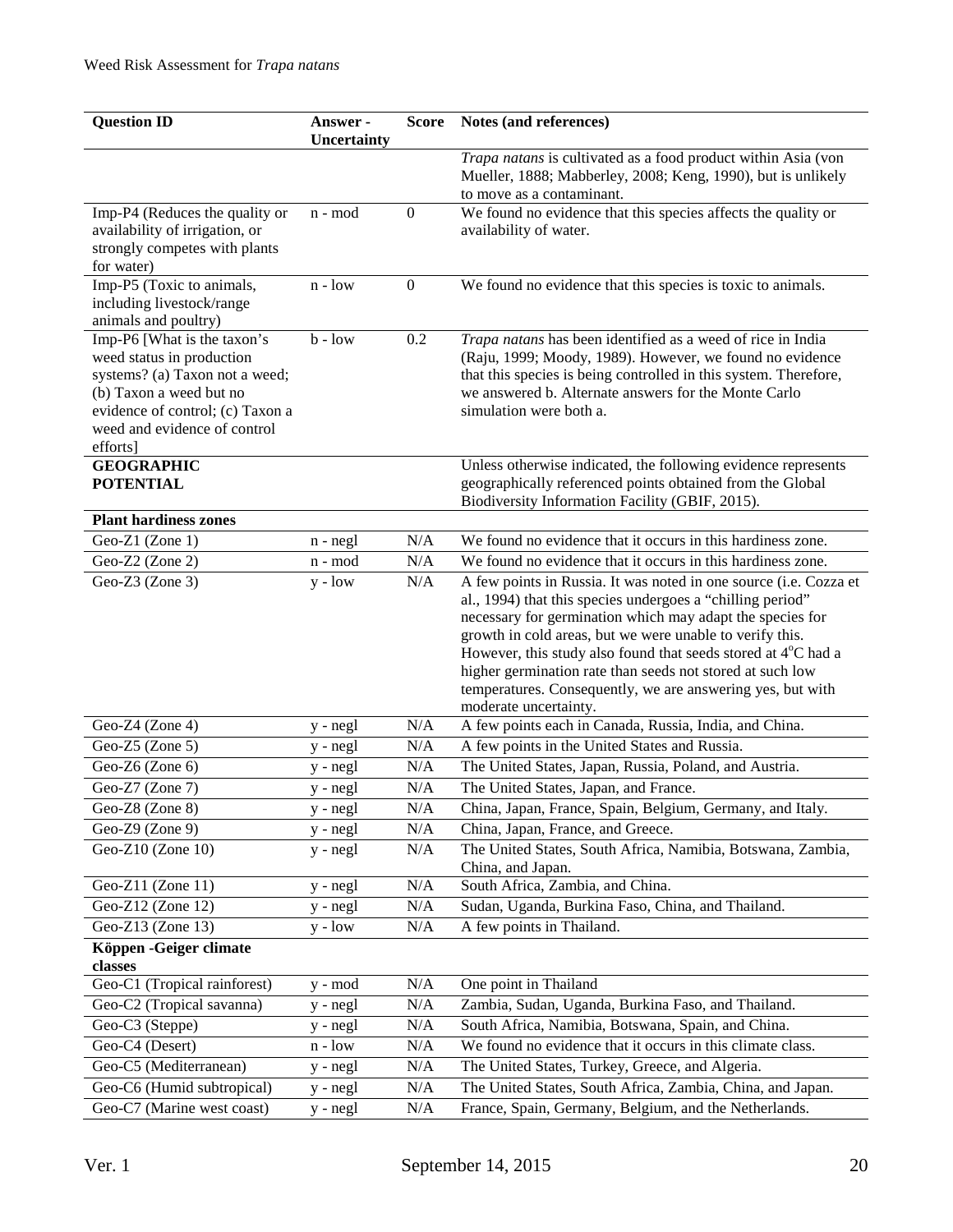| <b>Question ID</b>                             | Answer -<br>Uncertainty | <b>Score</b> | Notes (and references)                                                                                                                                                                                                                                                                                                                                                                                                                                                                                        |
|------------------------------------------------|-------------------------|--------------|---------------------------------------------------------------------------------------------------------------------------------------------------------------------------------------------------------------------------------------------------------------------------------------------------------------------------------------------------------------------------------------------------------------------------------------------------------------------------------------------------------------|
| Geo-C8 (Humid cont. warm<br>sum.)              | $y - negl$              | N/A          | The United States, Japan, and South Korea.                                                                                                                                                                                                                                                                                                                                                                                                                                                                    |
| Geo-C9 (Humid cont. cool<br>sum.)              | $y - negl$              | N/A          | The United States, Canada, China, Japan, and Russia                                                                                                                                                                                                                                                                                                                                                                                                                                                           |
| Geo-C10 (Subarctic)                            | y - mod                 | $\rm N/A$    | A few points in mountainous areas of France and Greece. It<br>was noted in one source (i.e. Cozza et al., 1994) that this<br>species undergoes a "chilling period" necessary for germination<br>which may adapt the species for growth in cold areas, but we<br>were unable to verify this. However, this study also found that<br>seeds stored at 4°C had a higher germination rate than seeds not<br>stored at such low temperatures. Consequently, we are<br>answering yes, but with moderate uncertainty. |
| Geo-C11 (Tundra)                               | y - mod                 | N/A          | Two points in mountainous regions in France. It was noted in<br>one source (i.e. Cozza et al., 1994) that this species undergoes a<br>"chilling period" necessary for germination which may adapt<br>the species for growth in cold areas, but we were unable to<br>verify this. However, this study also found that seeds stored at<br>4°C had a higher germination rate than seeds not stored at such<br>low temperatures. Consequently, we are answering yes, but<br>with moderate uncertainty.            |
| Geo-C12 (Icecap)                               | $n - low$               | N/A          | We found no evidence that it occurs in this climate class.                                                                                                                                                                                                                                                                                                                                                                                                                                                    |
| 10-inch precipitation bands                    |                         |              |                                                                                                                                                                                                                                                                                                                                                                                                                                                                                                               |
| Geo-R1 (0-10 inches; 0-25 cm)                  | y - mod                 | $\rm N/A$    | A few points in Uganda. There is no reason that this species<br>couldn't survive in this precipitation band, as long as there is a<br>permanent body of water.                                                                                                                                                                                                                                                                                                                                                |
| Geo-R2 (10-20 inches; 25-51<br>cm)             | $y - negl$              | N/A          | The United States, Botswana, Namibia, Burkina Faso, and<br>Spain.                                                                                                                                                                                                                                                                                                                                                                                                                                             |
| Geo-R3 (20-30 inches; 51-76<br>cm)             | $y - negl$              | $\rm N/A$    | South Africa, Zambia, Sudan, Burkina Faso, France, and Spain.                                                                                                                                                                                                                                                                                                                                                                                                                                                 |
| Geo-R4 (30-40 inches; 76-102<br>cm)            | y - negl                | $\rm N/A$    | South Africa, France, Belgium, Germany, and Russia.                                                                                                                                                                                                                                                                                                                                                                                                                                                           |
| Geo-R5 (40-50 inches; 102-127<br>$\text{cm}$ ) | y - negl                | $\rm N/A$    | The United States, Canada, Zambia, China, and Japan.                                                                                                                                                                                                                                                                                                                                                                                                                                                          |
| Geo-R6 (50-60 inches; 127-152<br>cm)           | $y - negl$              | N/A          | The United States, Japan, and France.                                                                                                                                                                                                                                                                                                                                                                                                                                                                         |
| Geo-R7 (60-70 inches; 152-178<br>cm)           | y - negl                | $\rm N/A$    | China, Japan, and France.                                                                                                                                                                                                                                                                                                                                                                                                                                                                                     |
| Geo-R8 (70-80 inches; 178-203<br>cm)           | $y - negl$              | $\rm N/A$    | China, Japan, Thailand, and France.                                                                                                                                                                                                                                                                                                                                                                                                                                                                           |
| Geo-R9 (80-90 inches; 203-229<br>cm)           | $y - negl$              | $\rm N/A$    | China, Japan, and France.                                                                                                                                                                                                                                                                                                                                                                                                                                                                                     |
| Geo-R10 (90-100 inches; 229-<br>254 cm)        | y - negl                | $\rm N/A$    | China and Japan.                                                                                                                                                                                                                                                                                                                                                                                                                                                                                              |
| Geo-R11 (100+ inches; 254+<br>cm)              | y - negl                | N/A          | China, Japan, Thailand, and Myanmar.                                                                                                                                                                                                                                                                                                                                                                                                                                                                          |
| <b>ENTRY POTENTIAL</b>                         |                         |              |                                                                                                                                                                                                                                                                                                                                                                                                                                                                                                               |
| Ent-1 (Plant already here)                     | $y - negl$              | 1            | We did not evaluate the entry potential of this species because<br>it is already present and invasive in the United States (Ding et<br>al., 2006; Countryman, 1977). It was cultivated in Asa Gray's<br>botanical garden at Harvard University, in 1874 (Countryman,<br>1977). First observed to have escaped in North America in<br>Concord, MA, in 1886 (Ding et al., 2006; Countryman, 1977).                                                                                                              |